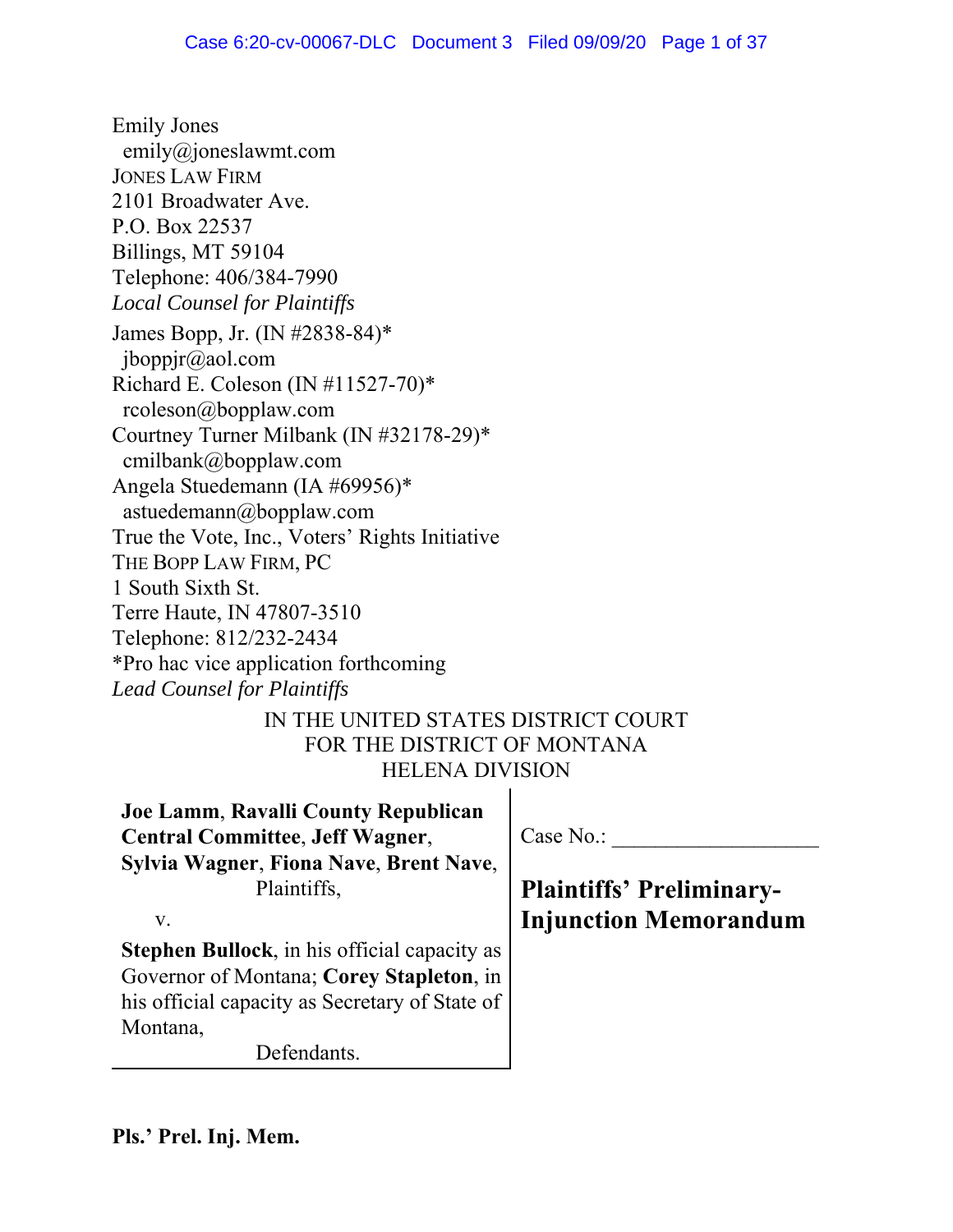# **Table of Contents**

|      | A. Montana's safe system of in-person with no-excuse-absentee voting<br>complies with Phase 2 reopening rules, obviating any justification for                                                            |
|------|-----------------------------------------------------------------------------------------------------------------------------------------------------------------------------------------------------------|
|      | B. As a matter of law, mailed ballots pose the greater fraud risk. 3                                                                                                                                      |
|      | C. A sudden flood of mailed ballots poses serious risks to the right to vote. . 4                                                                                                                         |
|      |                                                                                                                                                                                                           |
|      |                                                                                                                                                                                                           |
| I.   | B. The Plan violates the right to vote by imposing the substan-                                                                                                                                           |
|      | tial risk of vote-dilution disenfranchisement the legislative<br>C. The Plan violates the right to vote by imposing the substan-<br>tial risk of <i>direct</i> disenfranchisement the legislative balanc- |
|      | D. The Plan violates the right to vote and equal protection by                                                                                                                                            |
| П.   | empowering voters in some counties over others<br>24<br>A preliminary injunction is necessary to prevent irreparable harm to                                                                              |
| III. | The balance of equities and the public interest support injunctive                                                                                                                                        |
|      |                                                                                                                                                                                                           |
|      |                                                                                                                                                                                                           |
|      |                                                                                                                                                                                                           |
|      |                                                                                                                                                                                                           |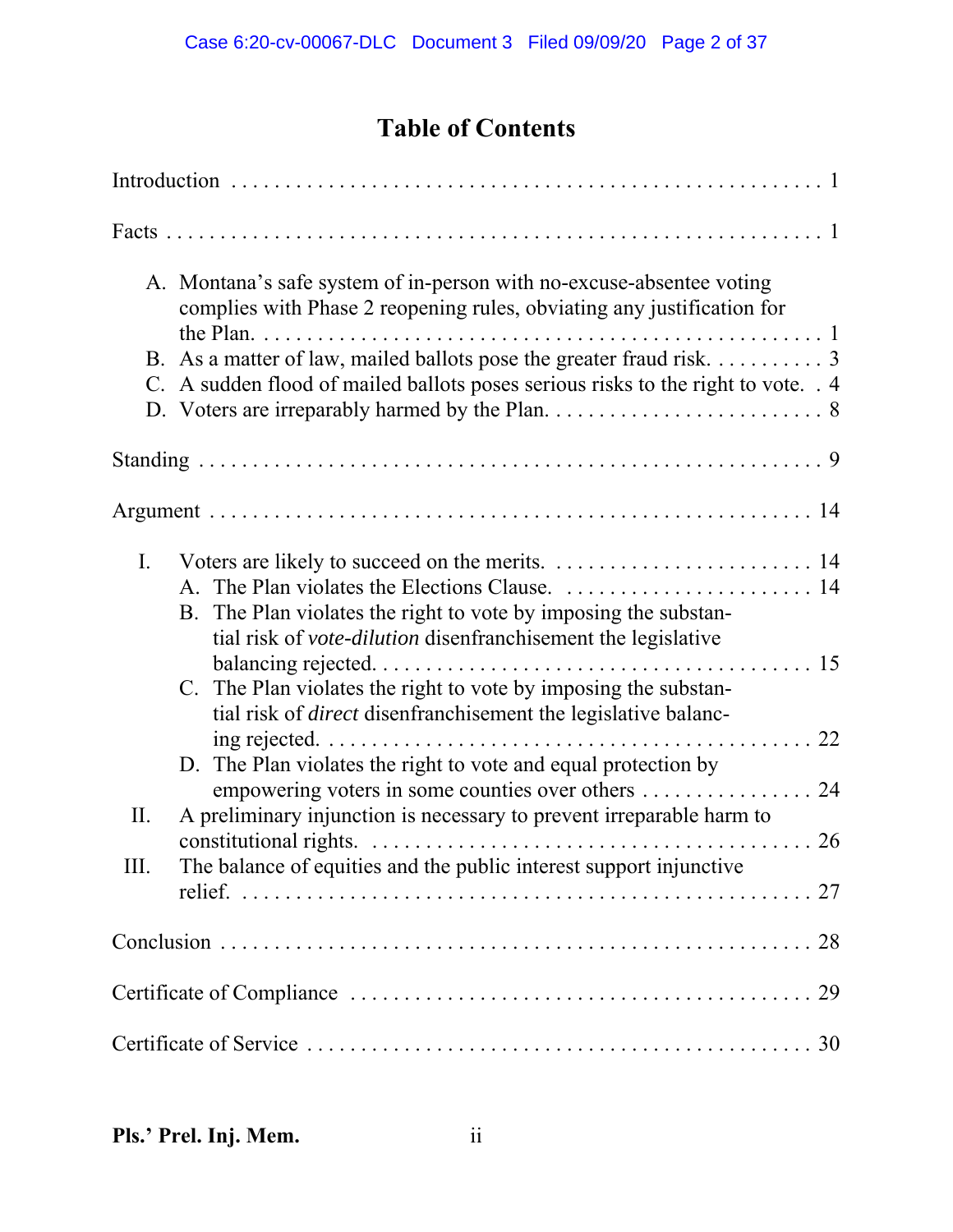# **Table of Authorities**

| Cases                                                                          |
|--------------------------------------------------------------------------------|
| Andrade v. NAACP of Austin, 345 S.W.3d 1 (Tex. 2011) 10-11                     |
|                                                                                |
|                                                                                |
|                                                                                |
| Crawford v. Marion Cty. Elect'n Bd., 553 U.S. 181 (2008)  3, 4, 16, 17, 20-23  |
|                                                                                |
| Fla. Democratic Party v. Scott, 215 F. Supp. 3d 1250 (N.D. Fla. 2016)  27      |
| Georgia Republican Party v. SEC, 886 F.3d 1198 (11th Cir. 2018)  12            |
| Giovani Carandola v. Bason, 303 F.3d 507 (4th Cir. 2002) 27                    |
| Gonzales v. O Centro Espirita Beneficente Uniao do Vegetal, 546 U.S. 418       |
|                                                                                |
|                                                                                |
| League of Women Voters of N.C. v. North Carolina, 769 F.3d 224 (4th Cir. 2014) |
|                                                                                |
|                                                                                |
|                                                                                |
| Ne. Ohio Coal. for the Homeless v. Husted, 696 F.3d 580 (6th Cir. 2012)  19    |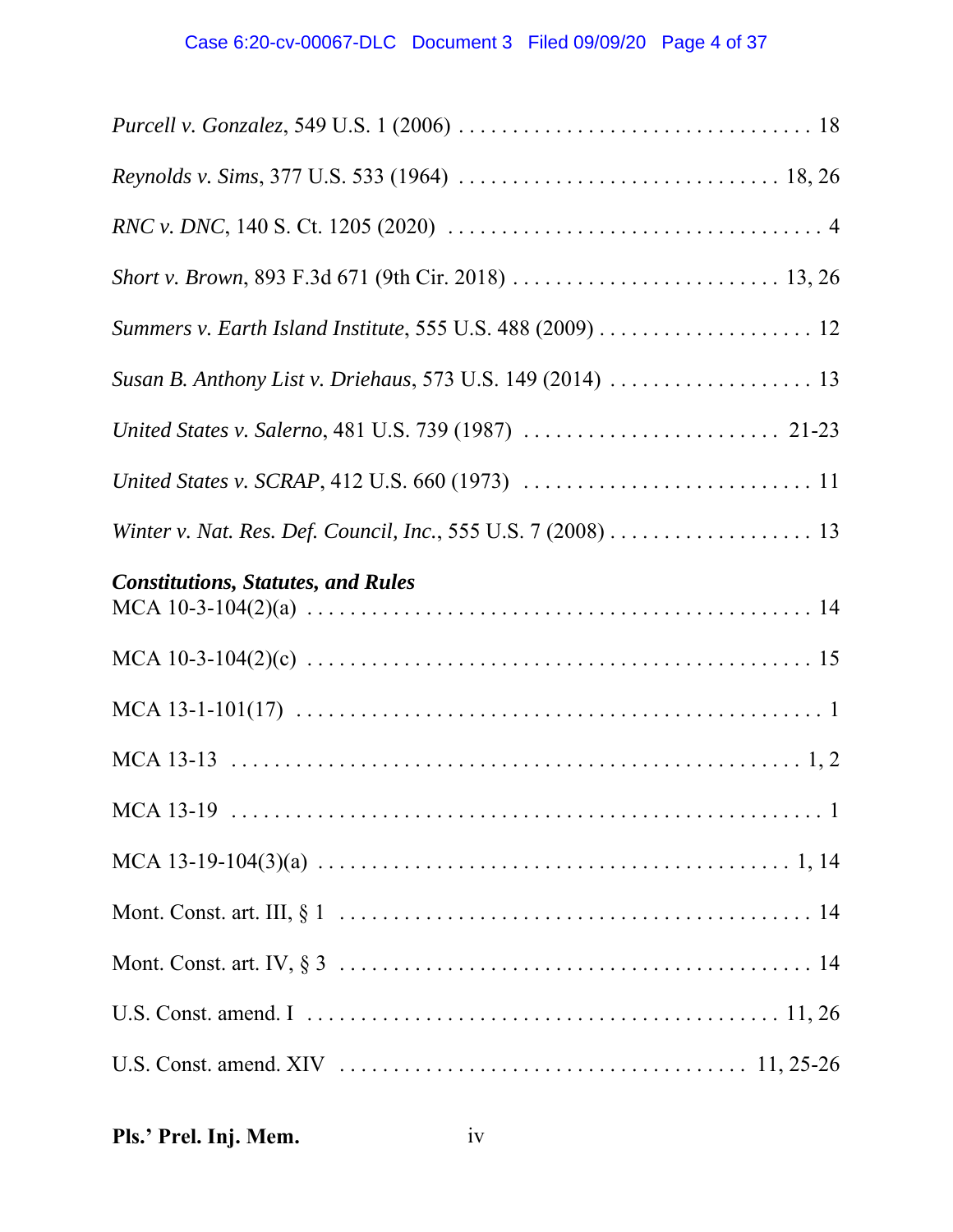| <b>Other Authorities</b><br>Akpan, What Fauci says the U.S. really needs to reopen safely, National<br>Geograhic, Aug. 13, 2020, nationalgeographic.com/science/2020/08/what-<br>anthony-fauci-says-united-states-really-needs-to-reopen-safely-cvd/  2 |
|---------------------------------------------------------------------------------------------------------------------------------------------------------------------------------------------------------------------------------------------------------|
| Gov. Bullock, Directive implementing Executive Orders 2-2020 and 3-2020<br>and establishing conditions for Phase Two (May 19, 2020), available at<br>covid19.mt.gov/Portals/223/Documents/Phase%20Two%20Directive%20w                                   |
| CDC, Considerations for Election Polling Locations and Voters (updated June<br>22, 2020), cdc.gov/coronavirus/2019-ncov/community/election-polling-                                                                                                     |
| Commission on Federal Election Reform, Building Confidence in U.S. Elec-                                                                                                                                                                                |
| Corasaniti & Saul, Inside Wisconsin's Election Mess: Thousands of Missing or<br>Nullified Ballots, N.Y. Times, Apr. 9, 2020,<br>nytimes.com/2020/04/09/us/politics/wisconsin-election-absentee-coronavirus.                                             |
| E. Chemerinsky, <i>Constitutional Law: Principles and Policies</i> (3d ed. 2006)<br>$10 - 11$                                                                                                                                                           |
| Fessler & Moore, More than 550,000 Primary Ballots Rejected in 2020, Far<br>Outpacing 2016, NPR, Aug. 22, 2020,<br>npr.org/2020/08/22/904693468/more-than-550-000-primary-absentee-                                                                     |
| Florio, 46 Montana counties file mail ballot plans, Sept. 4, 2020,<br>missoulian.com/news/state-and-regional/govt-and-politics/46-montana-                                                                                                              |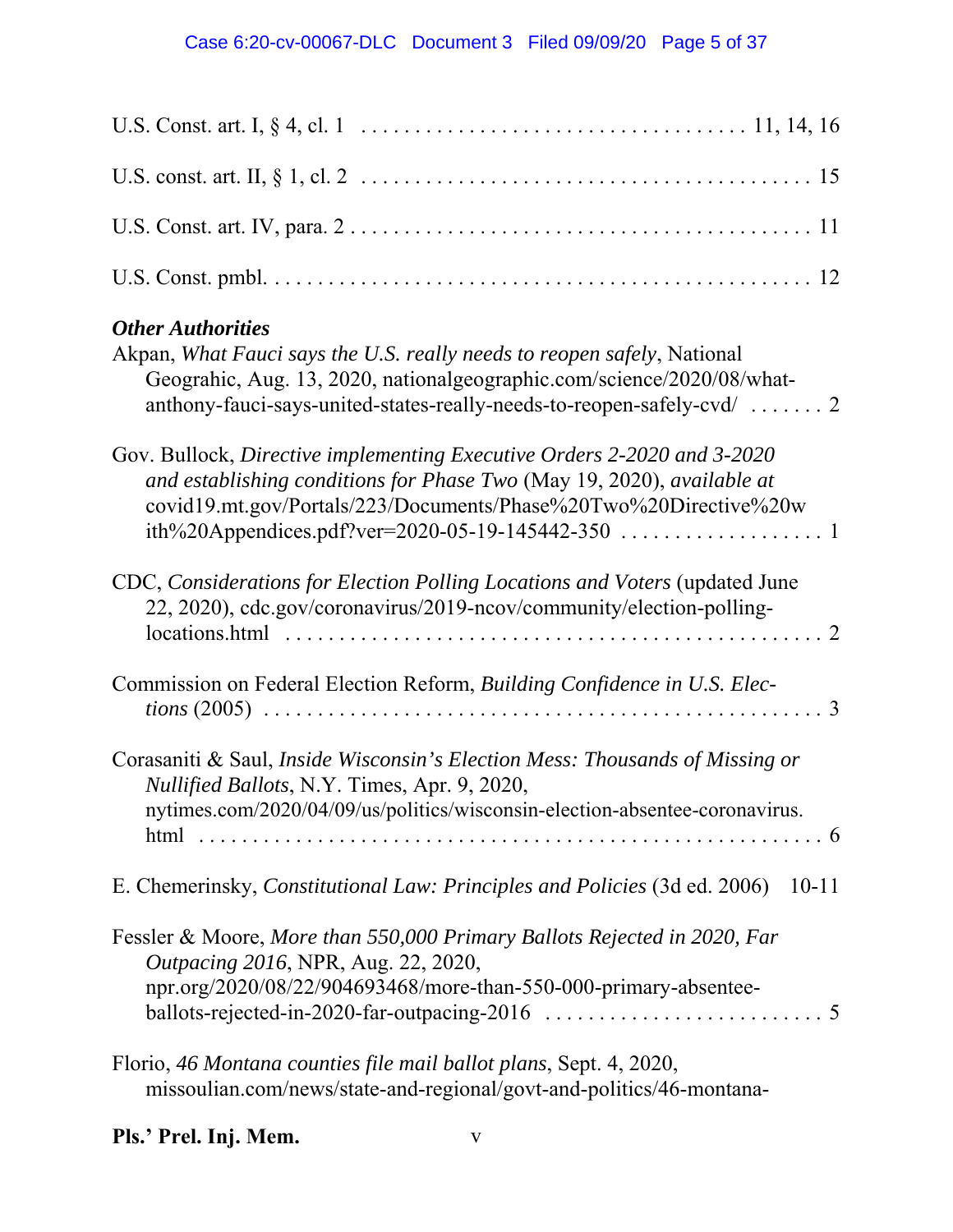| counties-file-mail-ballot-<br>plans/article_b14cfead-9bbc-5601-95c3-d69c0a0563f0.html  8, 24                                                                                                                                                                                         |
|--------------------------------------------------------------------------------------------------------------------------------------------------------------------------------------------------------------------------------------------------------------------------------------|
| Kaufman, <i>Postal service warns nearly every state it may not be able to delivery</i><br>ballots in time based on current election rules, CNN, Aug. 15, 2020,<br>cnn.com/2020/08/14/politics/usps-warn-states-mail-in-ballot-delivery/inde                                          |
| Levine, Confessions of a voter fraud: I was a master at fixing mail-in ballots,<br>The New York Post, August 29, 2020, nypost.com/2020/08/29/political-                                                                                                                              |
| Manfredi, USPS officials worry "supply chain" issues could impact mail bal-<br>lots: Report, Fox Business, September 3, 2020,<br>foxbusiness.com/politics/senior-usps-officials-worried-issues-in-the-<br>supply-chain-could-prevent-voters-from-receiving-ballots-in-time-for-elec- |
| Mauger, 'This can't go on': Detroit primary ballots went unchecked, GOP poll<br>challengers say, Detroit News, Sept. 2, 2020,<br>detroitnews.com/story/news/politics/2020/09/02/republican-observers-say-                                                                            |
| Moretti, What are costs of voting by mail?, Electionline.org (2020),                                                                                                                                                                                                                 |
| Norden et al., Brennan Center for Justice, Report: Estimated Costs of Covid-19<br>Election Resiliency Measures (2020), brennancenter.org/our-<br>work/research-reports/estimated-costs-covid-19-election-resiliency-mea-                                                             |
| Re, Mail-in voting faces slew of issues nationwide, as emergency USPS memo<br>sounds alarm, Fox News, July 22, 2020, www.foxnews.com/politics/mail-<br>in-voting-faces-slew-of-issues-nationwide $\dots \dots \dots \dots \dots \dots \dots \dots \dots$ 4, 7                        |
| Ross, More than 18,000 mail ballots not counted in Florida's March presiden-<br>tial primary, Tampa Bay Times, June 29, 2020,<br>tampabay.com/news/health/2020/06/29/more-than-18000-mail-ballots-not-                                                                               |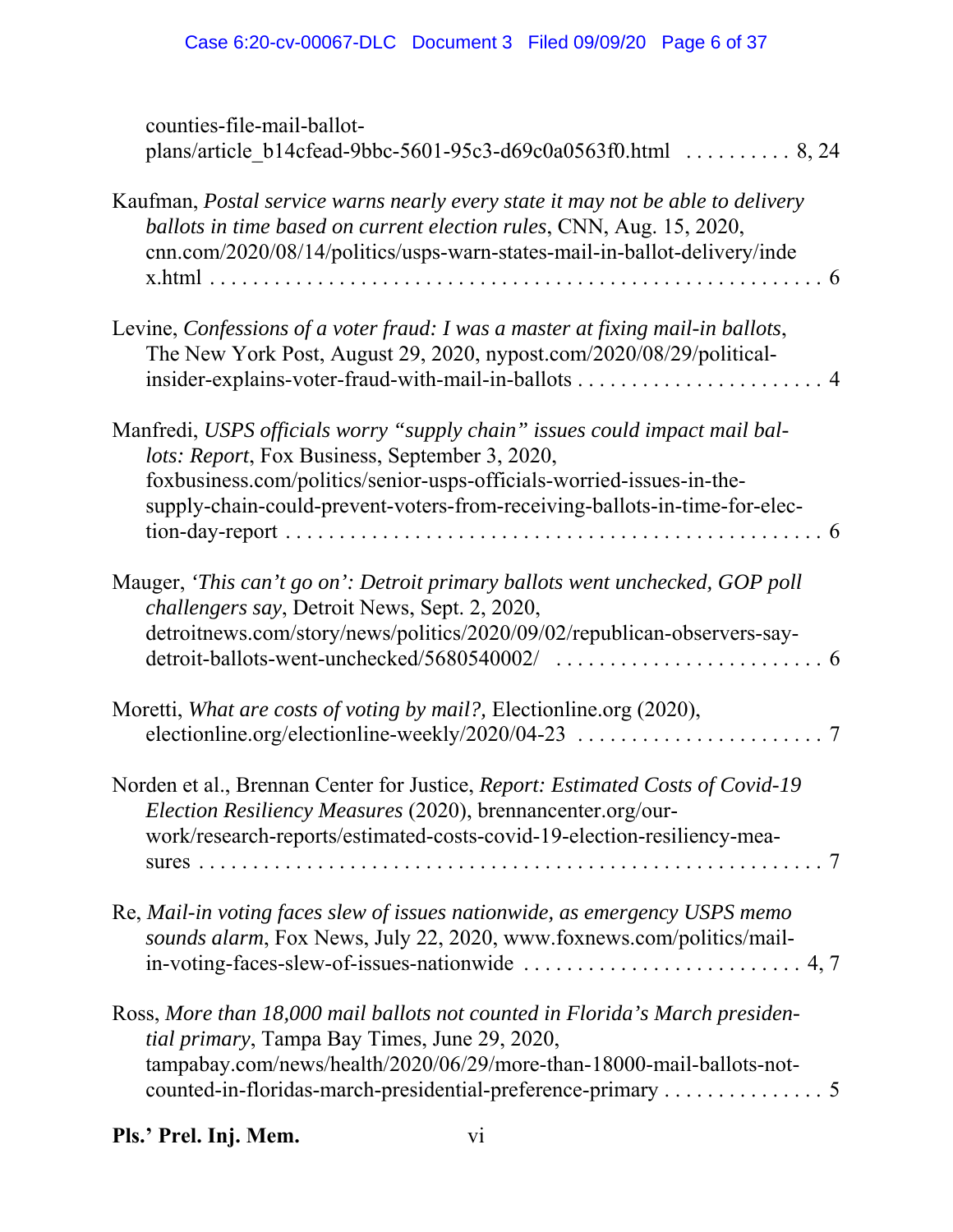| The Heritage Foundation, A Sampling of Recent Election Fraud Cases from                                                                                                                                               |
|-----------------------------------------------------------------------------------------------------------------------------------------------------------------------------------------------------------------------|
| Vogt, All-Mail Pandemic Election Ends IN Fraud Charges Against NJ Politi-<br>cians, New Jersey 101.5, June 25, 2020, nj1015.com/all-mail-pandemic-<br>election-ends-in-fraud-charges-against-nj-politi-               |
| Warren, <i>Democrats Should Curb Their Enthusiasm for Mail-in Voting</i> , Polit-<br>ico, Sept. 2, 2020, politico.com/news/magazine/2020/09/02/democrats-                                                             |
| Wise, Postal Service Watchdog Outlines 'Concerns' Surrounding Election<br>Readiness, NPR, Sept. 1, 2020, npr.org/2020/09/01/908395806/postal-<br>service-watchdog-outlines-concerns-surrounding-election-readiness  6 |
| C.A. Wright et al., Federal Practice & Procedure $\S$ 3531.10 (3d ed. 2008)  10                                                                                                                                       |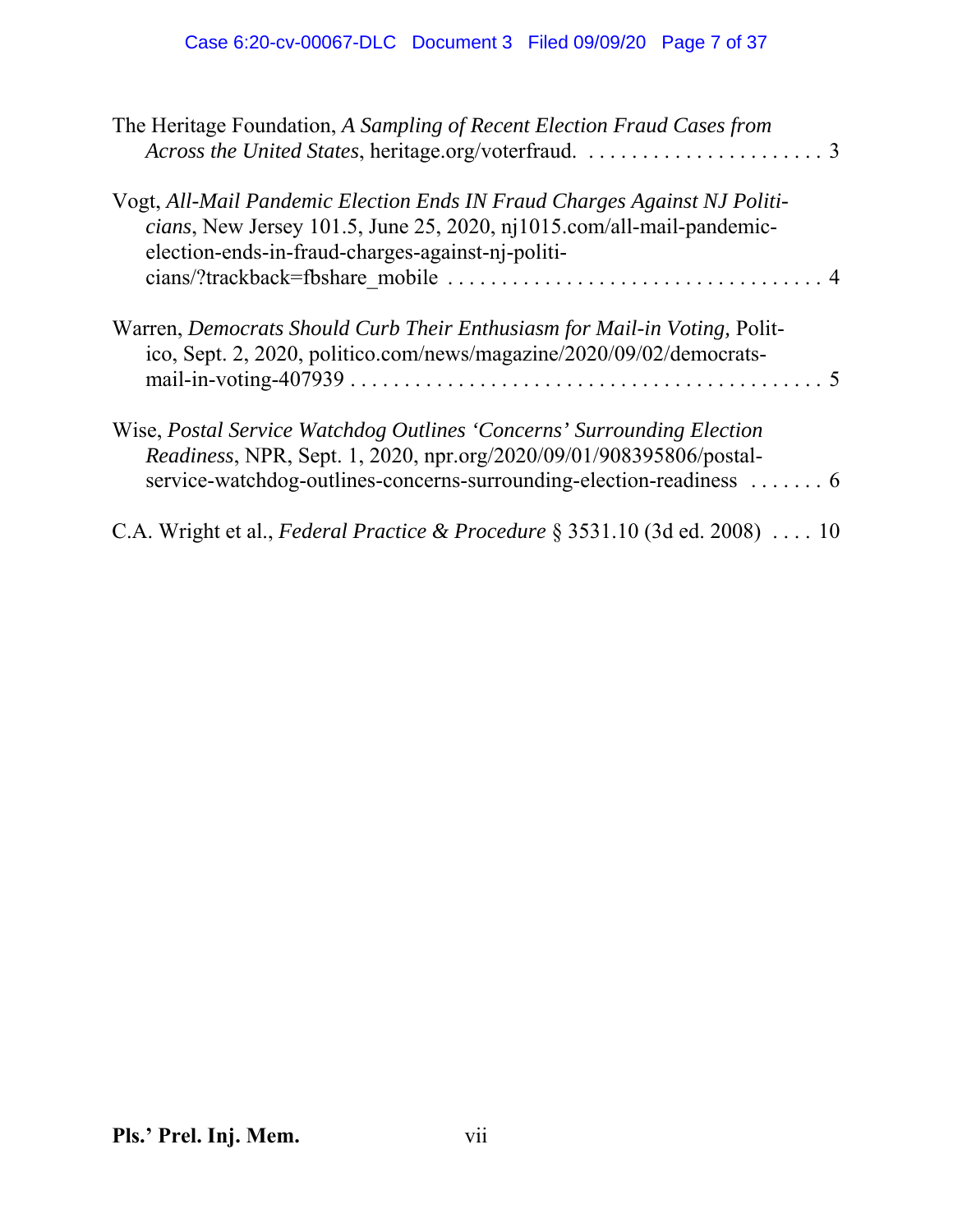## **Introduction**

Plaintiffs ("Voters")<sup>1</sup> challenge (i) the Governor's Directive<sup>2</sup> ("Plan"), which allows counties to choose "mail ballot" voting $3$  (with ballots sent without request) for the November 3, 2020 general election, and (ii) implementation by Secretary of State approving of county plans adopting the Plan, which together displace the legislative mandate expressly *barring* mail-ballot voting for "regularly scheduled federal ... election[s]," MCA 13-19-104(3)(a).

## **Facts**

## **A. Montana's safe system of in-person with no-excuse-absentee voting complies with Phase 2 reopening rules, obviating any justification for the Plan.**

As COVID-19 risk subsided, the Governor authorized Phase 2 of reopening as

of June 1,<sup>4</sup> allowing groups over 50 to assemble in places where social distancing

<sup>1</sup> "Voters" herein includes voters, state-office candidates (also voters), and a political party (representing voters). Montana law references "electors," i.e., "individual[s] qualified to vote." Mont. Code ("MCA") 13-1-101(17).

<sup>2</sup> *See* Gov. Bullock, *Directive implementing Executive Orders 2-2020 and 3- 2020 and providing for measures to implement the 2020 November general election safely* (Aug. 6, 2020)), covid19.mt.gov/Portals/223/Documents/2020-08- 06\_Directive%20-%20November%20Elections.pdf?ver=2020-08-06-112431-693. All hyperlinks herein were checked on September 7, 2020 or after.

<sup>3</sup> Montana allows "mail ballot elections" under limited circumstances. MCA 13-19, with such ballots called herein "**mail ballots**," as distinguished from by-request "**absentee ballots**" provided under MCA 13-13.

<sup>4</sup> *See* Gov. Bullock, *Directive implementing Executive Orders 2-2020 and 3- 2020 and establishing conditions for Phase Two* (May 19, 2020), *available at* covid19.mt.gov/Portals/223/Documents/Phase%20Two%20Directive%20with%20 Appendices.pdf?ver=2020-05-19-145442-350.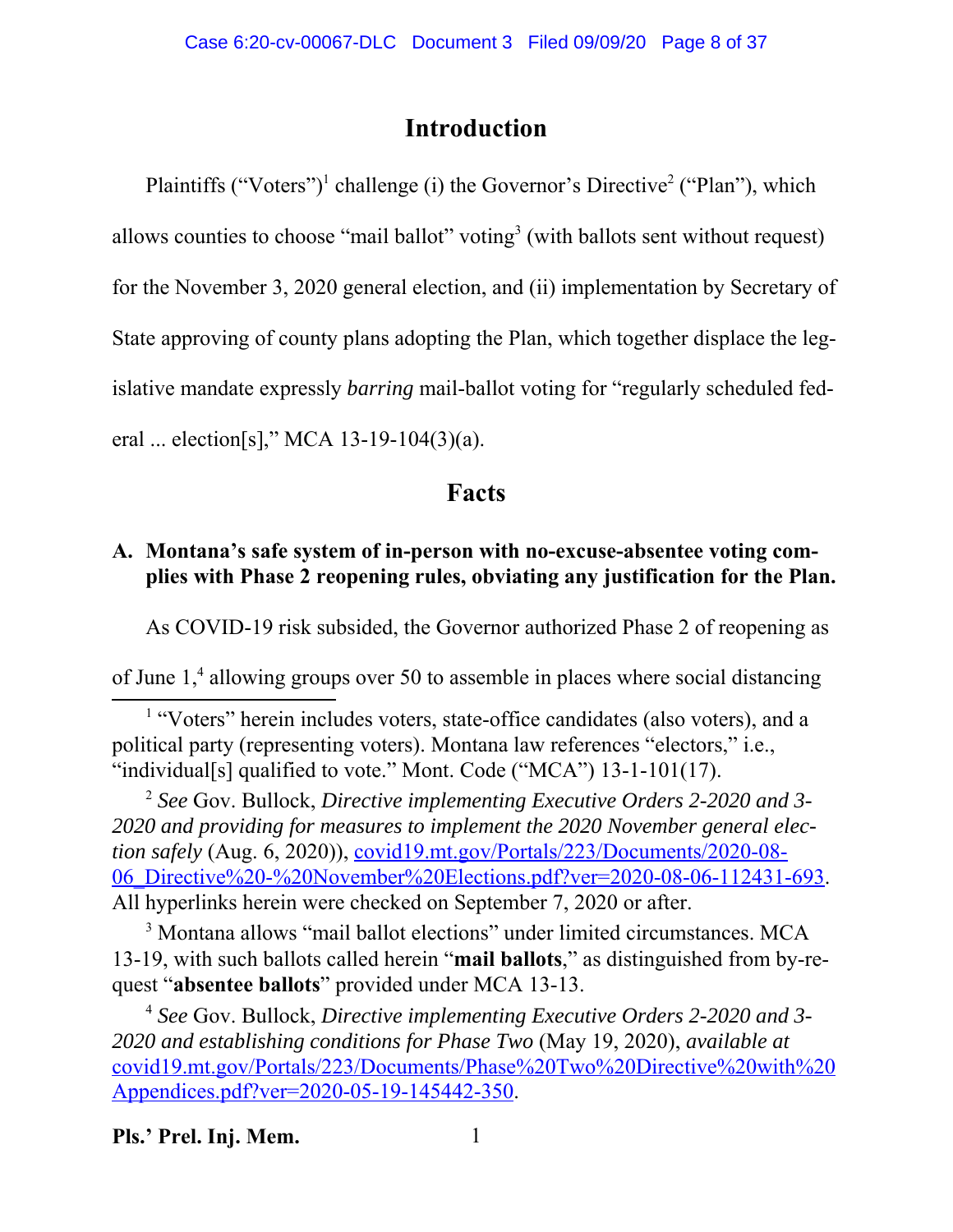is possible, *id.* at 4, and recommending "face coverings while in public, especially in circumstances that do not readily allow for appropriate physical distancing (e.g., grocery/retail stores, pharmacies, public transportation)," *id.* at 3. Social distancing, masks, screens, sanitizing, and other safety measures are possible and recommended for polling places to protect voters and poll workers. CDC, *Considerations for Election Polling Locations and Voters* (updated June 22, 2020),

cdc.gov/coronavirus/2019-ncov/community/election-polling-locations.html. Asked

if "people [can] safely ... vote in person... this year," Dr. Anthony Fauci, director of

the U.S. National Institute of Allergy and Infectious Diseases, says yes:

I think if carefully done, according to the guidelines, there's no reason that I can see why that not be the case. For example, when you look at going to a grocery store now in many regions and counties and cities that are doing it correctly, they have "X"s every six or more feet. And it says, Don't leave this spot until the person in front of you left their spot. And you can do that, if you go and wear a mask, if you observe the physical distancing, and don't have a crowded situation, there's no reason why you shouldn't be able to do that.

nationalgeographic.com/science/2020/08/what-anthony-fauci-says-united-states-re

ally-needs-to-reopen-safely-cvd/ (interview transcript). Dr. Fauci noted that the minority specially at risk might wish to mail a ballot, *id.*, which is provided for by Montana's no-excuse-required absentee-ballot voting, MCA 13-13.

So Montana's system of in-person and absentee-ballot voting is safe and fully consistent with the Governor's own Phase 2. That makes the Plan factually unjustified, arbitrary, capricious, and irrational—in an election where the Governor him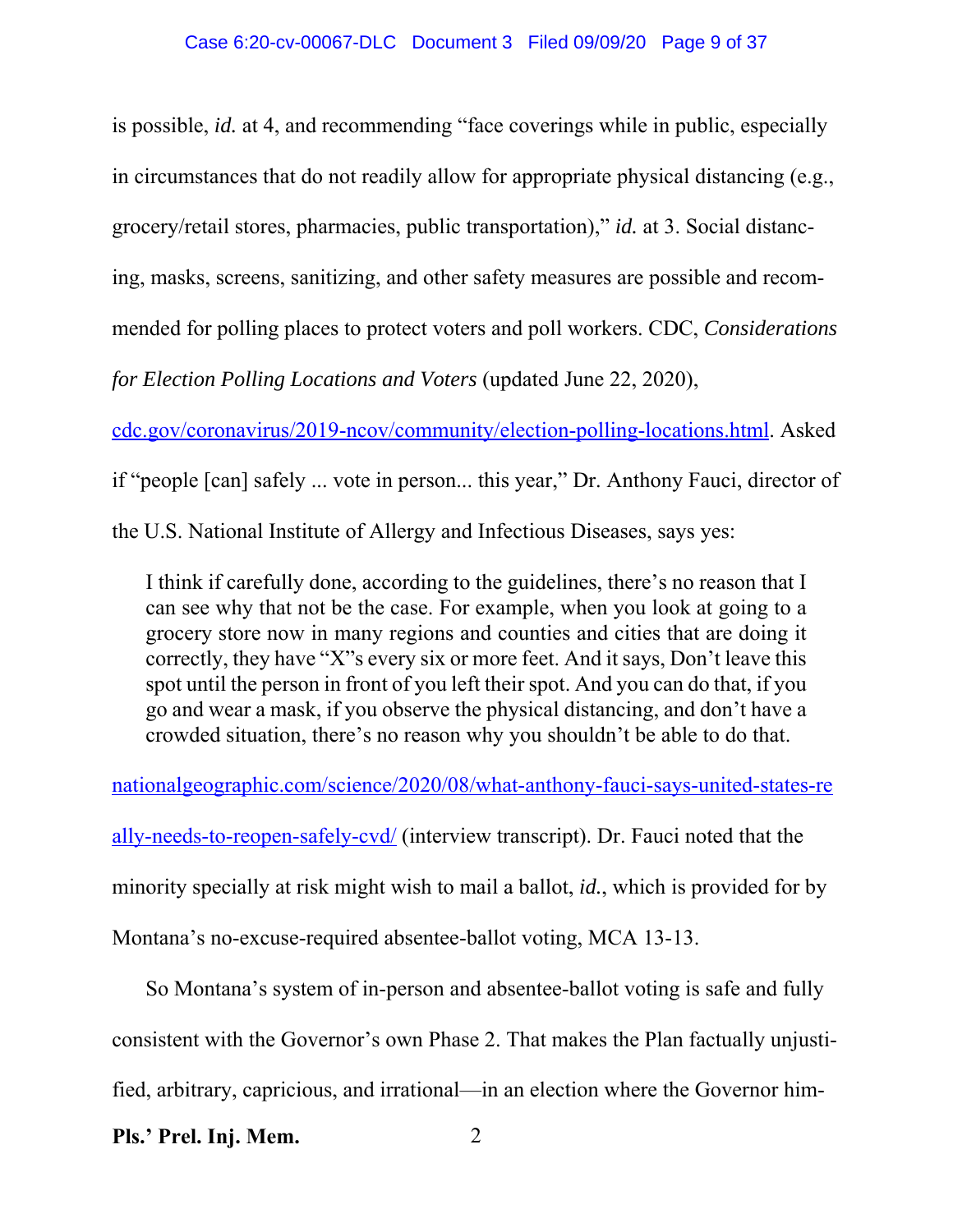self is a U.S. Senate candidate. *See* stevebullock.com/.

## **B. As a matter of law, mailed ballots pose the greater fraud risk.**

The Supreme Court has already recognized (citing evidence)<sup>5</sup> that vote fraud occurs more with mailed ballots than in-person ballots, making that true as a matter of law. *Crawford v. Marion Cty. Elect'n Bd.*, 553 U.S. 181, 191-97 (2008); *see also Griffin v. Roupas*, 385 F.3d 1128, 1130-31 (7th Cir. 2004) (same). In close races such fraud can swing elections. Since *Crawford* already recognized this risk, it *need not be proven*. Mail ballots pose an even greater threat than absentee ballots because mail ballots arrive unrequested to many addresses where individuals have moved, are temporarily gone due to COVID-19, are dead, etc., leaving unclaimed ballots available to those who would use them for vote fraud.

Though this fraud risk with mailed ballots need not be proven, examples abound in *Crawford*'s cited authorities and in The Heritage Foundation's *A Sampling of Recent Election Fraud Cases from Across the United States* with1,296 cases of documented voter fraud in recent years. *See* heritage.org/voterfraud. Recently, in Patterson, New Jersey, four men were charged with criminal election

<sup>&</sup>lt;sup>5</sup> Crawford relied in part on the Carter-Baker Report, prepared by a bipartisan commission co-chaired by President Carter, which said mailed ballots are "the largest source of potential voter fraud" and are "likely to increase the risk of fraud and of contested elections." Commission on Federal Election Reform, *Building Confidence in U.S. Elections* 35, 46 (2005), *available at* bit.ly/3dXH7rU.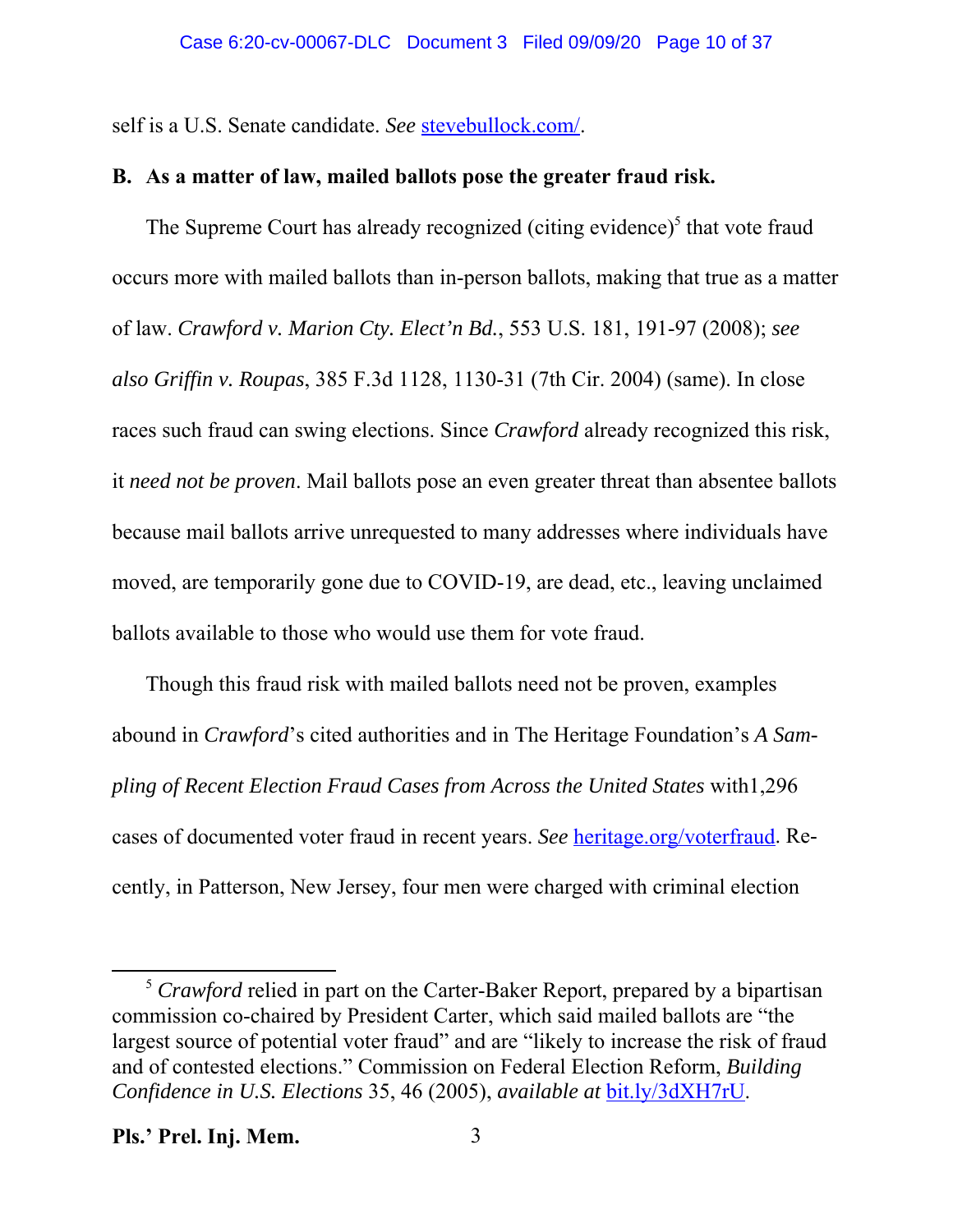fraud involving mail-ballot voting.<sup>6</sup> There was also evidence of a voter carrying numerous ballots and postal workers leaving ballots sitting out in building lobbies, making them available for fraudulent use.<sup>7</sup> A Democratic operative described his vote-fraud experience, noting it is "plenty common" and explaining schemes he's readily employed, including ballot harvesting, ballot tampering, coercion, and bribery.<sup>8</sup> These examples reenforce what *Crawford* established—that mailed ballots pose a real and higher risk of fraud that legislatures must balance in prescribing an election's manner.

### **C. A sudden flood of mailed ballots poses serious risks to the right to vote.**

Where states without a history of many mailed ballots suddenly create a flood of mailed ballots, that sudden flood poses serious risks to the right to vote. For example, absentee-ballot applicants risk not getting their ballot. *RNC v. DNC*, 140 S. Ct. 1205 (2020) (Ginsberg, J. dissenting) (the "surge in absentee-ballot requests has overwhelmed election officials, who face a huge backlog in sending ballots"). This problem plagued voters in states from Wisconsin to Georgia, where tens of

<sup>6</sup> Vogt, *All-Mail Pandemic Election Ends IN Fraud Charges Against NJ Politicians*, New Jersey 101.5, June 25, 2020, nj1015.com/all-mail-pandemic-electionends-in-fraud-charges-against-nj-politicians/?trackback=fbshare\_mobile.

<sup>7</sup> Re, *Mail-in voting faces slew of issues nationwide, as emergency USPS memo sounds alarm*, Fox News, July 22, 2020, www.foxnews.com/politics/mailin-voting-faces-slew-of-issues-nationwide.

<sup>8</sup> Levine, *Confessions of a voter fraud: I was a master at fixing mail-in ballots*, The New York Post, August 29, 2020, nypost.com/2020/08/29/political-insiderexplains-voter-fraud-with-mail-in-ballots.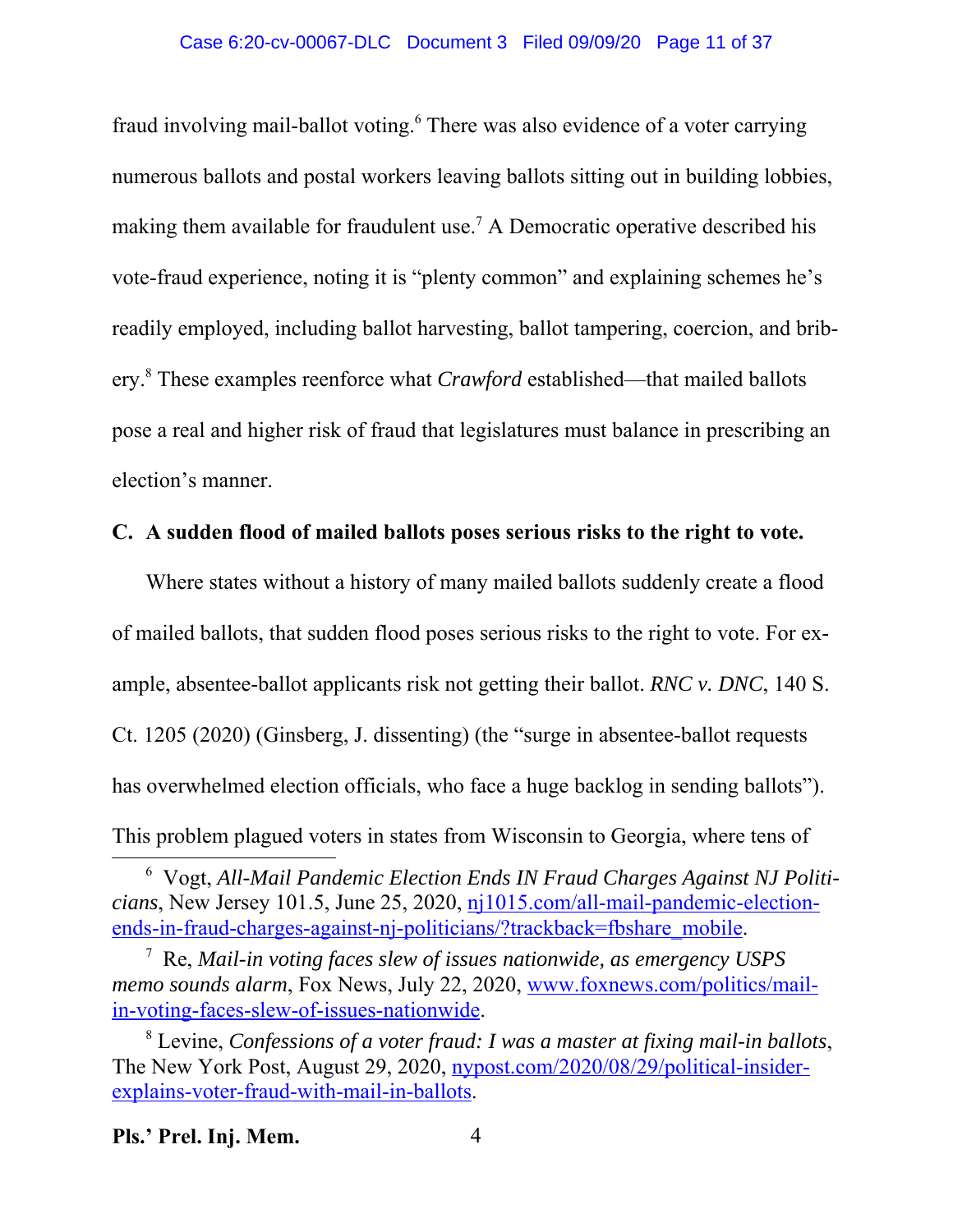thousands of voters did not receive requested ballots. Verified Complaint ("VC"; Doc. 1) **[**[ 61-67.

Mailed ballots are also more frequently rejected, with rejection rates 100 times in-person voting.<sup>9</sup> An NPR analysis found that more than 550,000 ballots were rejected in this year's presidential primaries, $10$  many in key battleground states where state and national results could be determined by small margins. *Id.* Minority voters' ballots are rejected at higher rates, with research indicating that African Americans, young people, and first-time voters are less likely to have their ballots counted due to noncompliance with technical requirements or late arrival.<sup>11</sup> VC  $\P\P$ 82-85.

Election workers, overwhelmed by the sudden flood, have less ability to carefully review mailed ballot to screen out fraudulent ones, creating a substantial risk that fraudulent votes will be counted. Sometimes they simply don't check mail bal-

<sup>&</sup>lt;sup>9</sup> Warren, *Democrats Should Curb Their Enthusiasm for Mail-in Voting*, Politico, Sept. 2, 2020, politico.com/news/magazine/2020/09/02/democrats-mailin-voting-407939.

<sup>10</sup> Fessler & Moore, *More than 550,000 Primary Ballots Rejected in 2020, Far Outpacing 2016*, NPR, Aug. 22, 2020, npr.org/2020/08/22/904693468/more-than-550-000-primary-absentee-ballots-rejected-in-2020-far-outpacing-2016.

<sup>&</sup>lt;sup>11</sup> Ross, More than 18,000 mail ballots not counted in Florida's March presi*dential primary*, Tampa Bay Times, June 29, 2020, tampabay.com/news/health/2020/06/29/more-than-18000-mail-ballots-notcounted-in-floridas-march-presidential-preference-primary.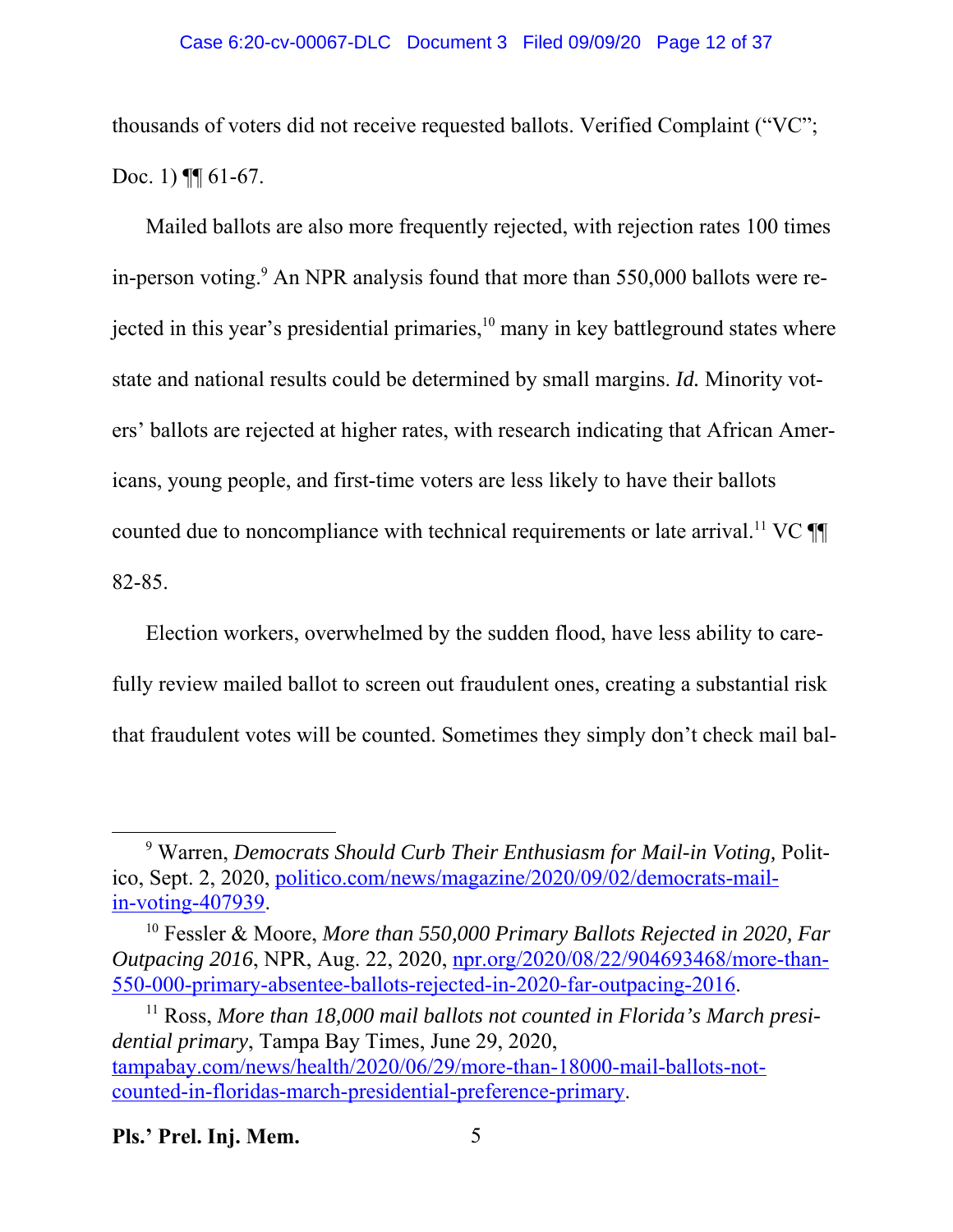$\frac{1}{2}$ 

Widespread problems have occurred with U.S. Postal Service ("USPS") delivery, including ballots lost and arriving post-election.<sup>13</sup> Sudden floods exacerbate this, with problems in primaries becoming worse in general elections. A recent audit revealed potential postal problems, noting several facilities reviewed "did not always comply with election and political mail readiness procedures."14 USPS officials are concerned voters won't receive ballots in time for election day due to production capacity and their ability to meet election deadlines.15 VC ¶¶ 93-96. The USPS warned nearly every state of a risk ballots may not be returned in time to be counted.16 The USPS inspector general detailed concerns over USPS's ability to

12 Mauger, *'This can't go on': Detroit primary ballots went unchecked, GOP poll challengers say*, Detroit News, Sept. 2, 2020, detroitnews.com/story/news/politics/2020/09/02/republican-observers-say-detroitballots-went-unchecked/5680540002/ .

13 Corasaniti & Saul, *Inside Wisconsin's Election Mess: Thousands of Missing or Nullified Ballots*, N.Y. Times, Apr. 9, 2020,

nytimes.com/2020/04/09/us/politics/wisconsin-election-absentee-coronavirus.html. 14 Wise, *Postal Service Watchdog Outlines 'Concerns' Surrounding Election*

*Readiness*, NPR, Sept. 1, 2020, npr.org/2020/09/01/908395806/postal-servicewatchdog-outlines-concerns-surrounding-election-readiness.

15 Manfredi, *USPS officials worry "supply chain" issues could impact mail ballots: Report*, Fox Business, September 3, 2020, foxbusiness.com/politics/seniorusps-officials-worried-issues-in-the-supply-chain-

could-prevent-voters-from-receiving-ballots-in-time-for-election-day-report.

<sup>16</sup> Kaufman, *Postal service warns nearly every state it may not be able to delivery ballots in time based on current election rules*, CNN, Aug. 15, 2020, cnn.com/2020/08/14/politics/usps-warn-states-mail-in-ballot-delivery/index.html.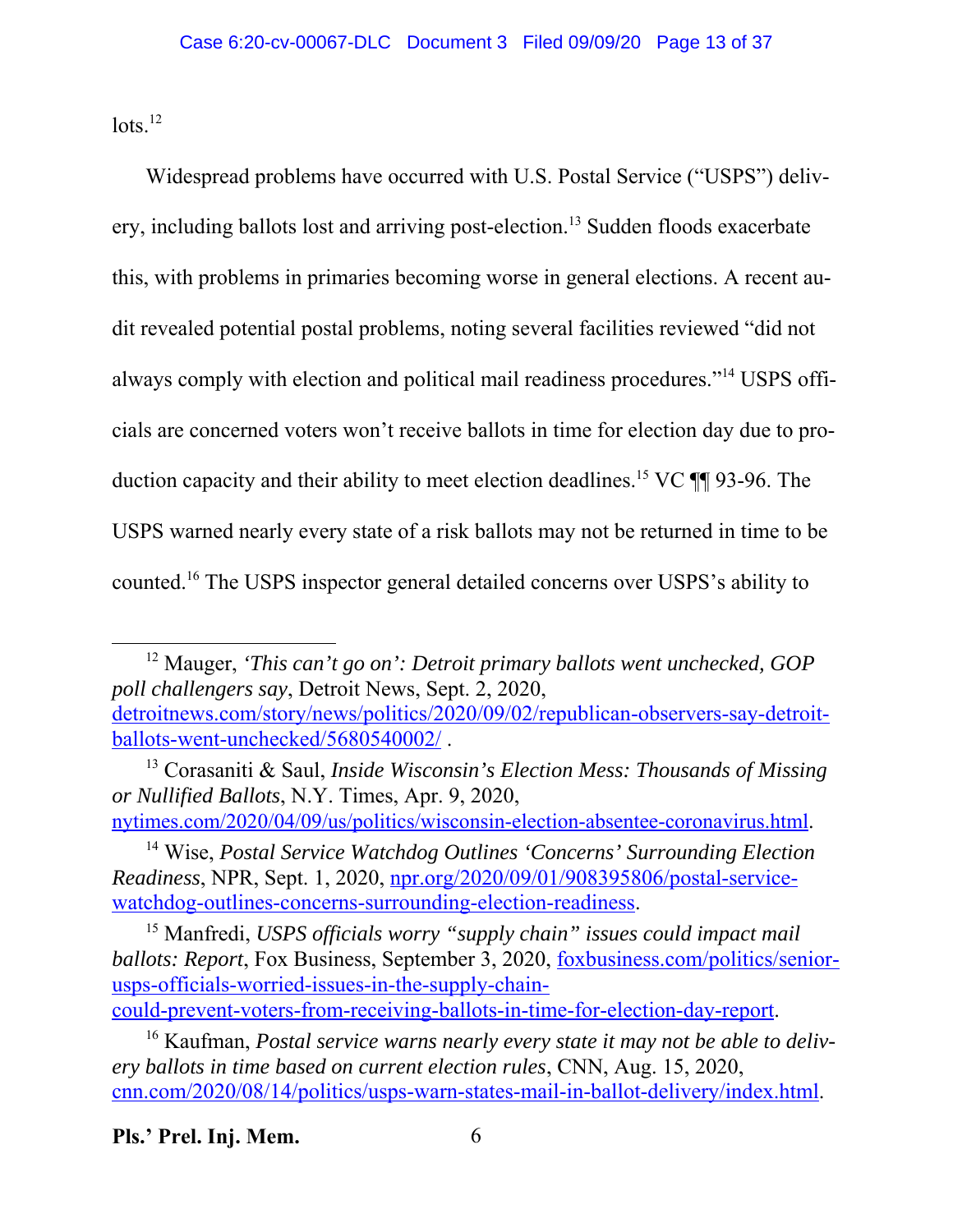### Case 6:20-cv-00067-DLC Document 3 Filed 09/09/20 Page 14 of 37

handle the influx of mailed ballots in the general election, despite recent actions by Postmaster General DeJoy.

Mail-ballot voting is more expensive and complicated than in-person voting. Estimated costs of "maintaining in-person voting" nationally are \$271.4 million, while providing all Americans with a "vote by mail option" would cost between \$982 million and \$1.4 billion.<sup>17</sup> With the increased costs of mail-ballot voting versus in-person voting, and no increased funding provided by the legislature, given the Governor's unilateral action, Montana election officials may not be able to afford to properly administer additional mail ballots.

Finally, mail ballots could lead to a delay and uncertainty in election results, which voters in New York City and Philadelphia experienced in their primary elections. VC ¶¶ 103-104. While a delay in results in primary elections is one thing, experts fear the "constitutional crisis" that could occur if the results of November's presidential election remain unknown for days or weeks.<sup>18</sup> VC  $\P$  105-106.

Though the Montana Association of Counties wrote Governor Bullock a letter

<sup>17</sup> Norden et al., Brennan Center for Justice, *Report: Estimated Costs of Covid-19 Election Resiliency Measures* (2020), brennancenter.org/ourwork/research-reports/estimated-costs-covid-19-election-resiliency-measures; *see also* Moretti, *What are costs of voting by mail?,* Electionline.org (2020), electionline.org/electionline-weekly/2020/04-23 (mail voting more expensive).

<sup>18</sup> Re, *Mail-in voting faces slew of issues nationwide, as emergency USPS memo sounds alarm*, Fox News, July 22, 2020, foxnews.com/politics/mail-invoting-faces-slew-of-issues-nationwide

**Pls.' Prel. Inj. Mem.** 7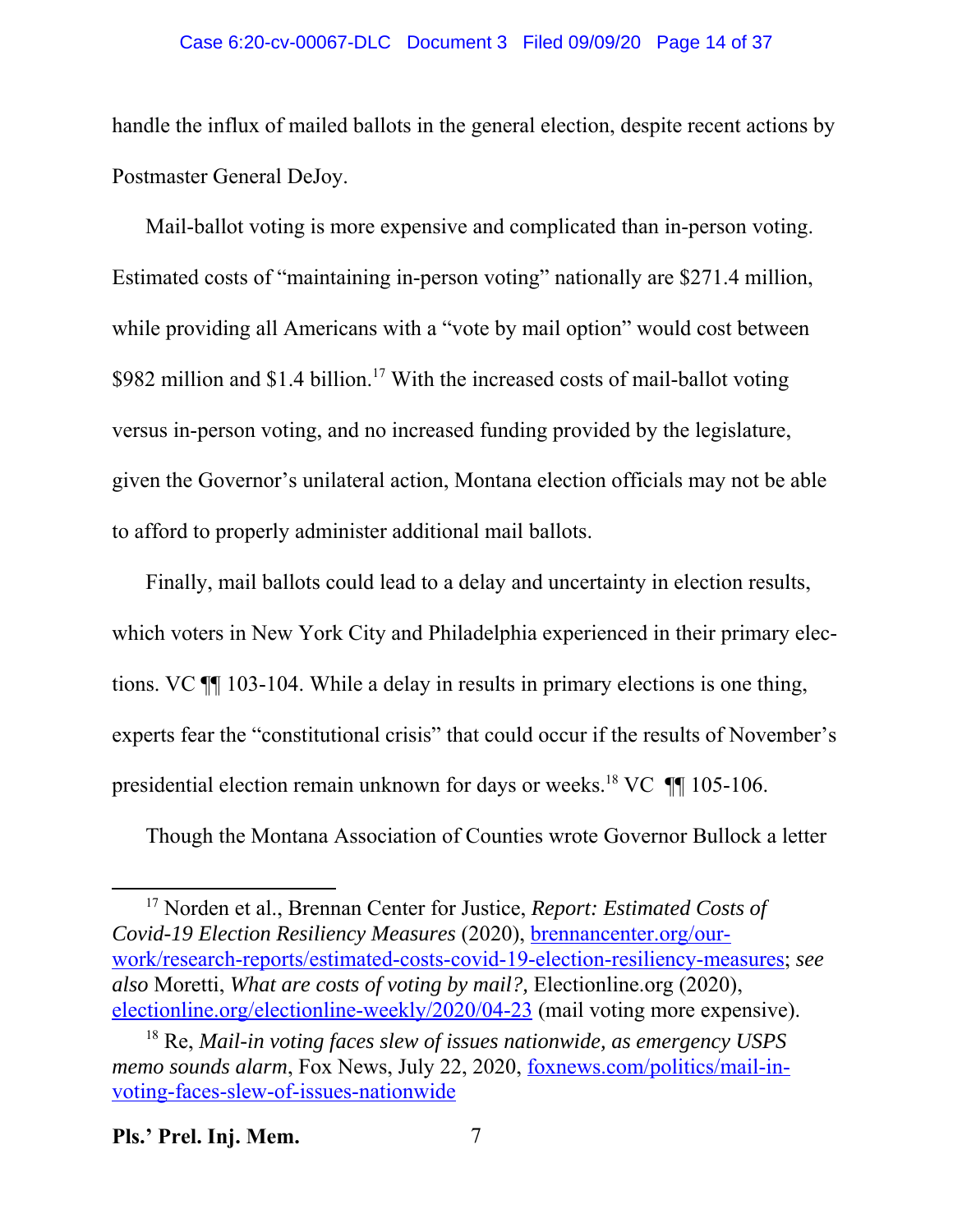### Case 6:20-cv-00067-DLC Document 3 Filed 09/09/20 Page 15 of 37

requesting the Plan and claiming "success" in the mail-ballot primary, the primary had problems, including some just outlined. Thousands of voters in Gallatin and Lewis and Clark counties didn't get ballots or got wrong ballots, and Mizzoula County's Election Administrator admitted that "since it was an all mail ballot election, we had a lot of undeliverable ballots." VC ¶¶ 107-112. The turnout for general elections is historically much higher than for primaries, and a reported 46 of 56 Montana counties have filed mail-ballot plans,<sup>19</sup> so there will be a ballot flood.

### **D. Voters are irreparably harmed by the Plan.**

Plaintiffs include registered, eligible voters who intend to vote in the November election, who will be harmed if the Plan remains in force. VC ¶¶ 5-10. First, there will not be an Elections-Clause-compliant election. Second, the flood of ballots will be beyond the abilities of election workers to adequately process and monitor, resulting in more illegal ballots and vote-dilution disenfranchisement. Third, the flood of ballots that will be beyond the abilities of USPS and election workers (who were all expecting and preparing for the normal number of absentee ballots) to adequately handle, will result in ballots not sent, lost ballots, and tardy ballots, resulting in direct disenfranchisement. Fourth, Plaintiffs living outside counties choosing the Plan will suffer a violation of their one-person-one-vote rights. The

<sup>19</sup> Florio, *46 Montana counties file mail ballot plans*, Sept. 4, 2020, missoulian.com/news/state-and-regional/govt-and-politics/46-montana-countiesfile-mail-ballot-plans/article\_b14cfead-9bbc-5601-95c3-d69c0a0563f0.html.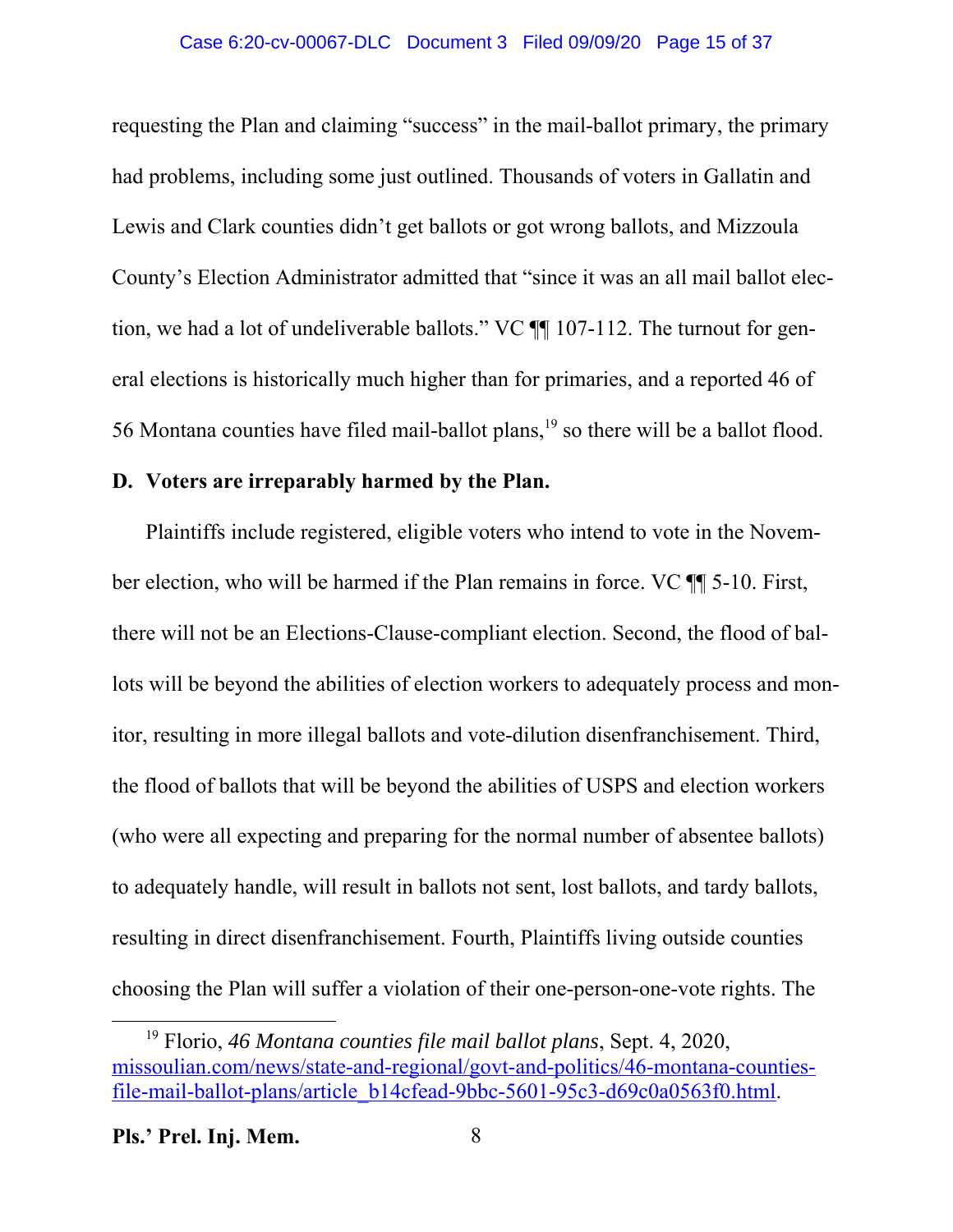#### Case 6:20-cv-00067-DLC Document 3 Filed 09/09/20 Page 16 of 37

harms are irreparable; elections lack do-overs. Plaintiffs Joe Lamm and Fiona Nave are local candidates, who have the same risk of direct and vote-dilution disenfranchisement as other Voters along with the added interest that they are likely to lose ballots cast for them from voters suffering such disenfranchisement. VC ¶¶ 5, 9. Plaintiff Ravalli County Republican Central Committee asserts the interests of its members, who include registered, eligible voters who intend to vote and thus have the voter harms stated above. The Committee's mission is to educate, motivate, and assist voters to elect Republicans and help Republicans get elected. VC ¶ 6.

## **Standing**

Voters meet the standing requirements of *Lujan v. Defenders of Wildlife*, 504 U.S. 555, 560-61 (1992), because they suffer personal harm that is traceable to the Governor's Plan, and the Secretary of State's implementation of it, and is redressable by requested relief. In particular, their equal-protection claim (Count IV) provides readily recognized standing for persons in counties that do not elect mail-ballot voting and are thus disadvantaged by the increased voting power of voters in counties who elect mail-ballot voting under the analysis of *Bush v. Gore*, 531 U.S. 98, 107 (2000) (and cited cases). And other claims aren't generalized grievances under *Lujan*'s two formulations of that doctrine:

[1] a plaintiff raising only a generally available grievance about government—claiming only harm to his and *every citizens*'sinterest in proper appli-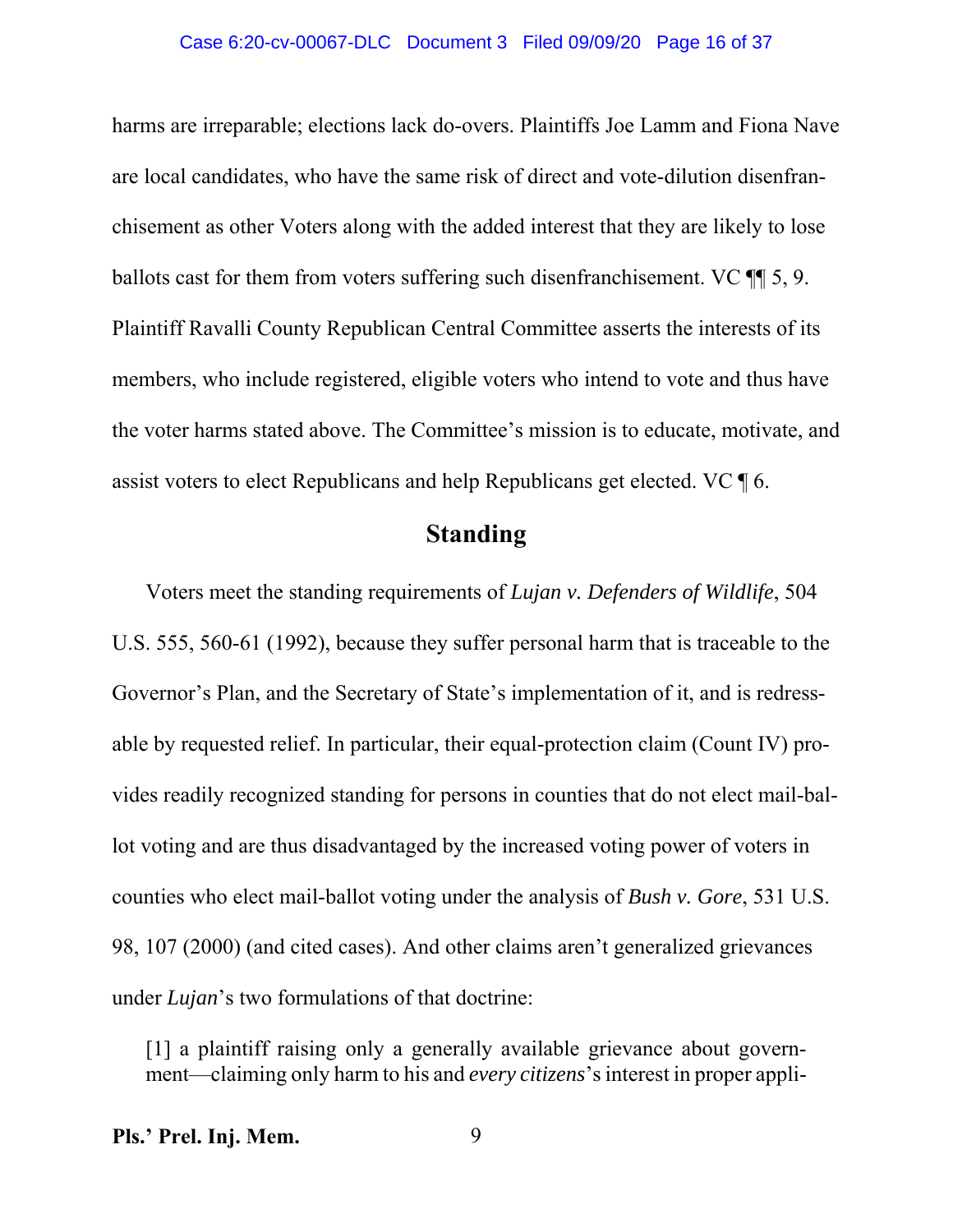cation of the Constitution and laws, and seeking relief that no more directly and tangibly benefits him than it does the public at large—does not state an Article III case or controversy,

*id.* at 560-61 (emphasis added), and

[2] an injury amounting only to the alleged violation of a right to have the Government act in accordance with law [is] not judicially cognizable ... [and] cannot alone satisfy the requirements of Art. III ...,"

*id.* at 575-76 (internal quotation marks and citation omitted). So there are two issues: (1) whether the claimant is just a *citizen* trying only to make the government do its job without more and (2) whether the claim the same claim held by "every citizen." Because the first issue is more specific, it is the core of the analysis. "[T]he proper inquiry is whether the plaintiffs sue solely as *citizens* who insist that the government follows the law." *Andrade v. NAACP of Austin*, 345 S.W.3d 1, 8 (Tex. 2011) (citing E. Chemerinsky, *Constitutional Law: Principles and Policies* 91 (3d ed. 2006)) (emphasis added). "[N]either *citizens* nor taxpayers can appear before a court simply to insist that the government and its officials adhere to the requirements of law." C.A. Wright et al., *Federal Practice & Procedure* § 3531.10 (3d ed. 2008) (emphasis added). Thus, mere "citizen" standing is the issue, and the present challenge is not a generalized grievance under the first or second question.

First, Voters don't bring their claims under mere "citizen" standing. Rather, they assert personal harms from the violation of their own fundamental right to vote that is protected by the First and Fourteenth Amendments and U.S. Const. art. **Pls.' Prel. Inj. Mem.** 10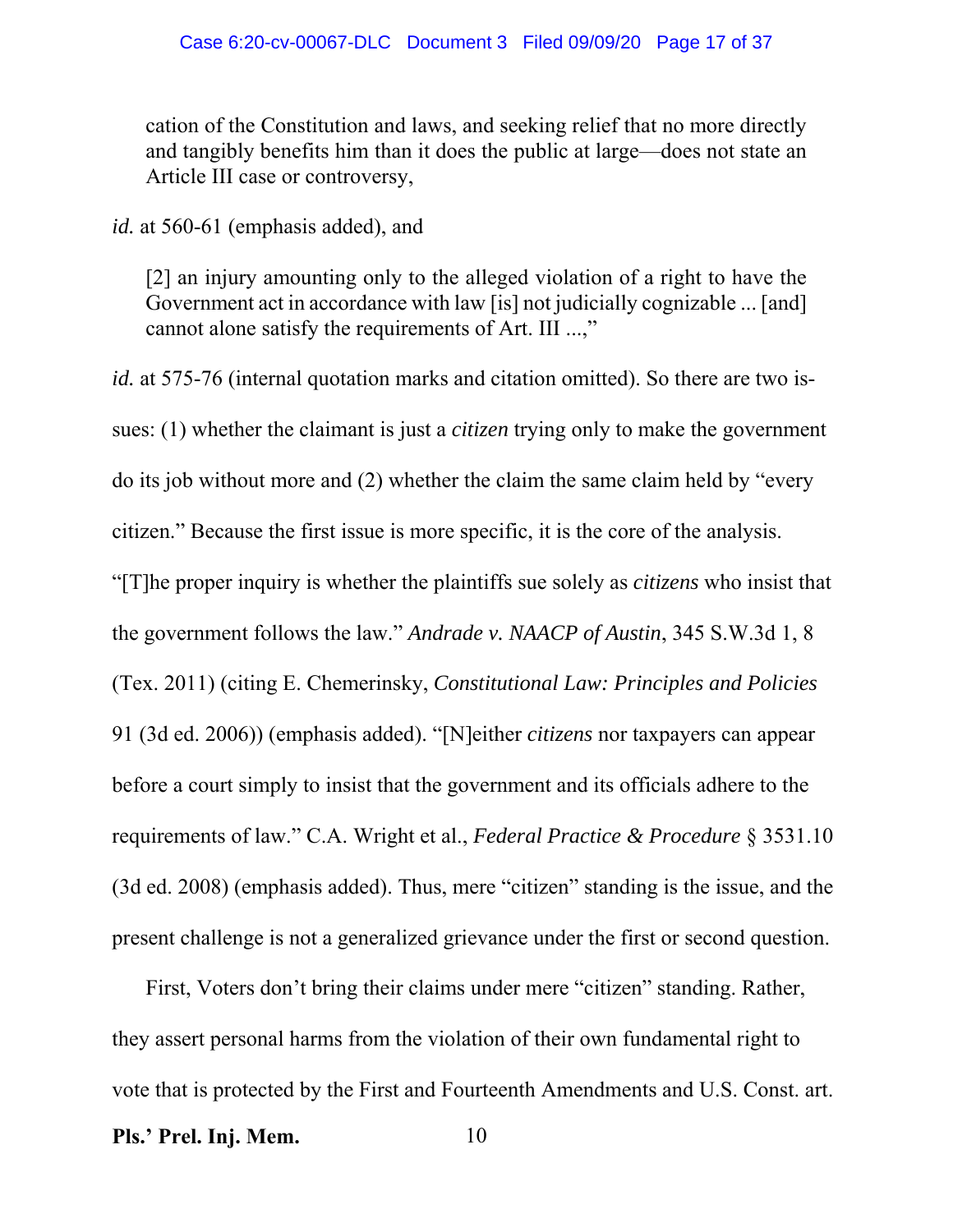I, § 4, cl. 1. Given the Supremacy Clause, U.S. Const. art. IV, para. 2, state officials must obey constitutional mandates. Voters' claims are also particularized. They don't challenge anything not directly bearing on their claims, so they are not just trying to make the government do its job in some general way but rather challenge that which particularly violates their rights. So they are no mere citizens trying to make government do its job.

Second, Voters assert a harm that is not the same as for every "citizen." "The bar is based not on the number of people affected—a grievance is not generalized merely because it is suffered by large numbers of people." *Andrade*, 345 S.W.3d at 7 (citing Chemerinsky, *Constitutional Law* 91). "[D]enying standing to persons who are in fact injured simply because many others are also injured, would mean that the most injurious and widespread Government actions could be questioned by nobody." *United States v. SCRAP*, 412 U.S. 660, 686-68 (1973). "[W]here a harm is concrete, though widely shared, the Court has found injury in fact." *FEC v. Akins*, 524 U.S. 11, 24 (1998). Voters' claim of harm here is actually three levels of specificity below any harm suffered by "citizens." (1) Within the class of citizens are *registered* voters; only those registered could suffer vote dilution. (2) Within the class of registered voters are *eligible* voters; only the eligible have a right to vote that could suffer direct or vote-dilution disenfranchisement. (3) Within the class of registered, eligible voters are those who *actually vote*; only **Pls.' Prel. Inj. Mem.** 11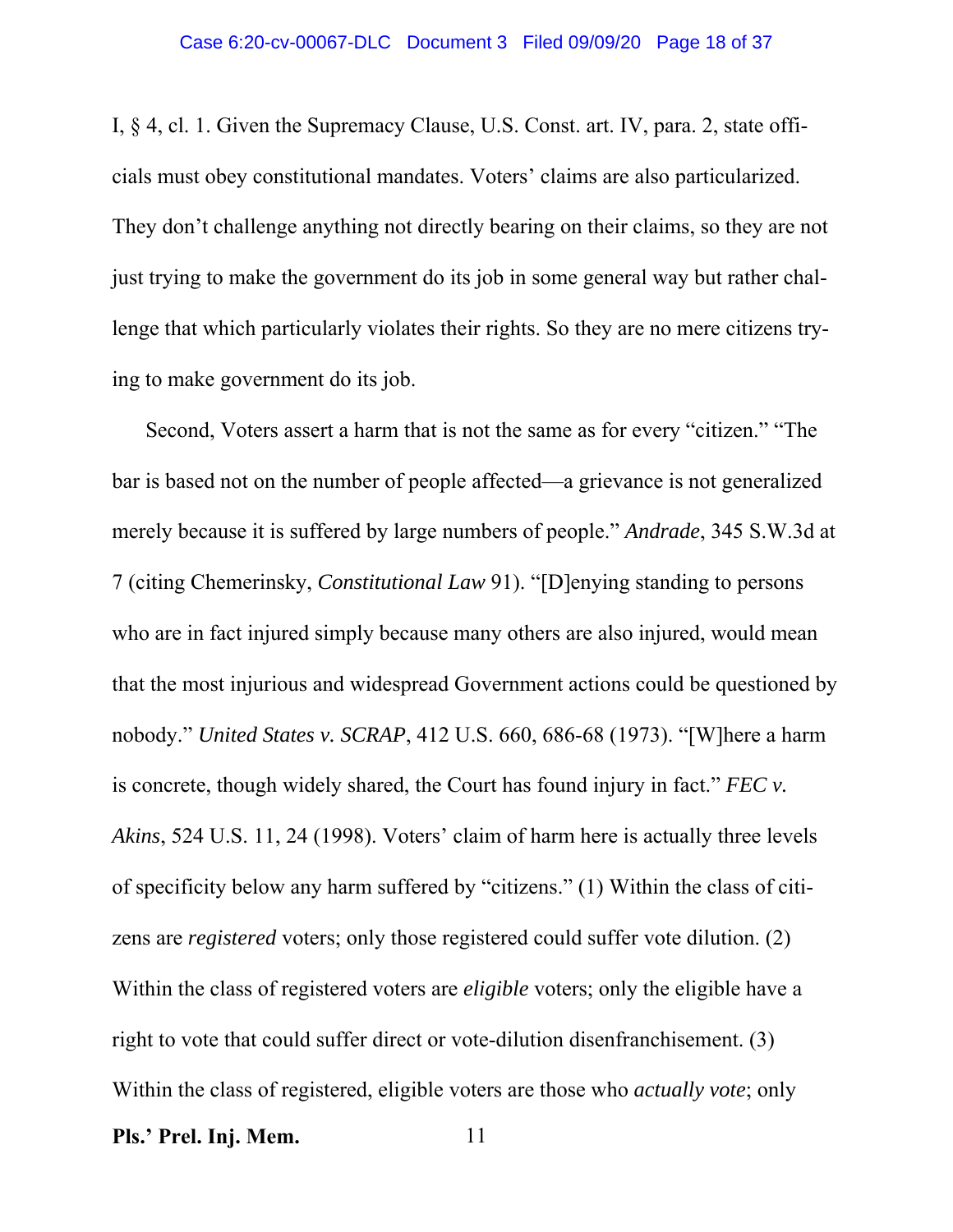#### Case 6:20-cv-00067-DLC Document 3 Filed 09/09/20 Page 19 of 37

those who actually vote can have that vote lost or diluted by illegal votes. So Voters' claims are particularized and not even close to *Lujan*'s citizen-standing definition of a generalized grievance.

That such voters have standing is also apparent for two other reasons. First, an election is the key opportunity for "We the People," U.S. Const. pmbl., to exercise their constitutional sovereignty in this democratic Republic, so elections are precisely about voters exercising their rights and they must be able to challenge harms to those rights. Second, political parties are routinely permitted to assert the voting rights of their members in a representational capacity, but that depends *solely* on the fact that those voting members have standing. For example, *Summers v. Earth Island Institute*, 555 U.S. 488 (2009), held that for representational standing an organization must "make specific allegations establishing that at least one identified member had suffered or would suffer harm" or that "*all* the members of the organization are affected by the challenged activity"), *id.* at 498-99. *Cf. Georgia Republican Party v. SEC*, 886 F.3d 1198, 1203-05 (11th Cir. 2018) (rejecting political party standing for not establishing that a member had standing). So individual voters necessarily have standing to challenge harms to their voting rights.

Moreover, Plaintiff Ravalli County Republican Central Committee represents voters and has its own interest in electing Republican candidates just like other political parties whose standing is typically recognized in such cases. Plaintiffs Joe **Pls.' Prel. Inj. Mem.** 12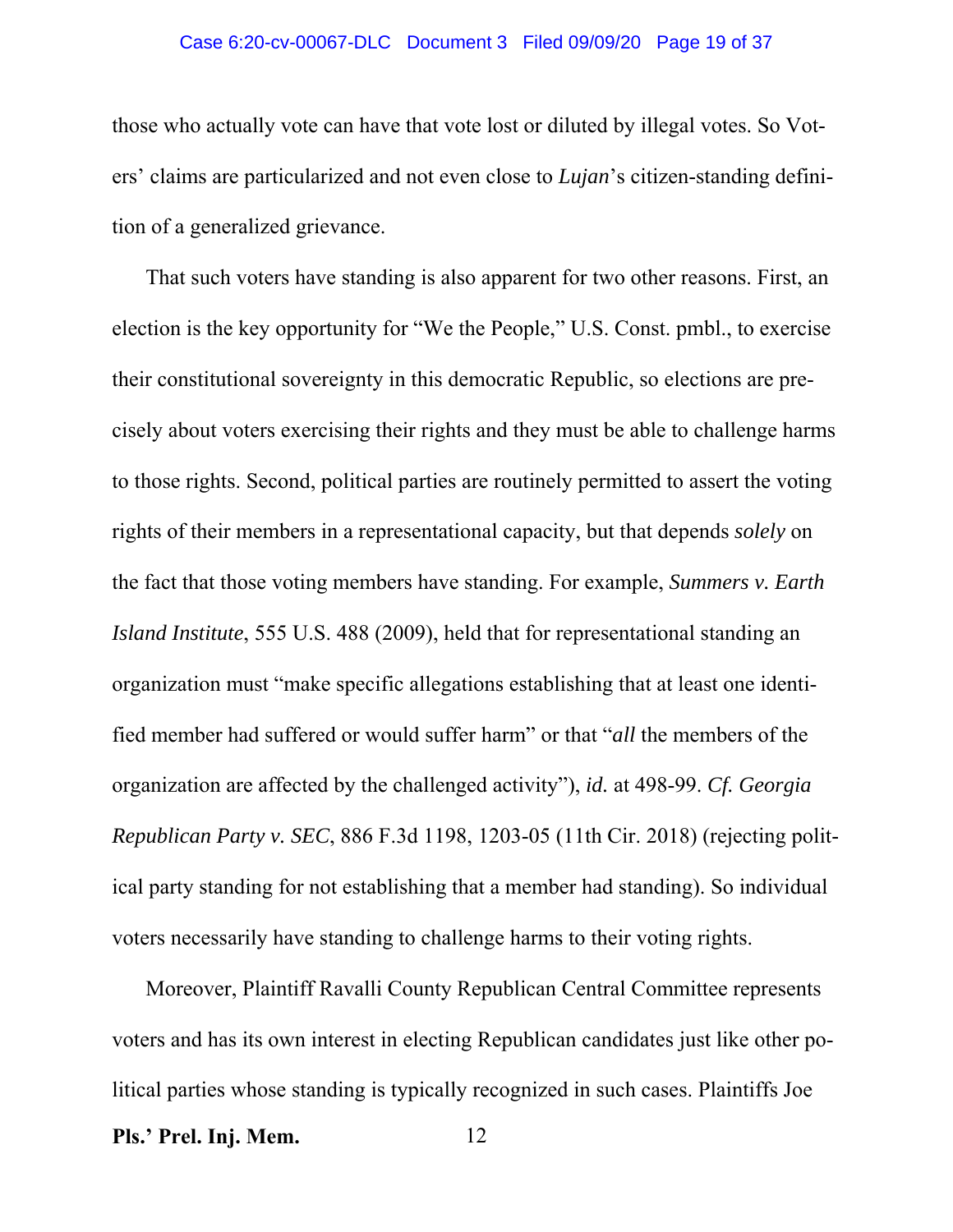Lamm and Fiona Nave are voters and also state legislative candidates. As candi-

dates they will be harmed if votes for them are lost or diluted, if the election is not

conducted in the legislature's prescribed manner, and if voters in some counties

have greater voting power than those in others.

## **Argument**

The Ninth Circuit uses a sliding-scale preliminary-injunction test:

Plaintiffs ... must establish that: (1) they are likely to succeed on the merits; (2) they are likely to suffer irreparable harm in the absence of preliminary relief; (3) the balance of equities tips in their favor; and (4) an injunction is in the public interest. *Winter v. Nat. Res. Def. Council, Inc.*, 555 U.S. 7, 20 (2008). The Ninth Circuit weighs these factors on a sliding scale, such that where there are only "serious questions going to the merits"—that is, less than a "likelihood of success" on the merits—a preliminary injunction may still issue so long as "the balance of hardships tips *sharply* in the plaintiff's favor" and the other two factors are satisfied.

*Short v. Brown*, 893 F.3d 671, 675 (9th Cir. 2018) (citations omitted) (emphasis in

original). "An allegation of future injury may suffice if ... there is a "'substantial

risk' that the harm will occur." *Susan B. Anthony List v. Driehaus*, 573 U.S. 149,

158 (2014) (citation omitted). On the merits-success prong, "the burdens at the pre-

liminary injunction stage track the burdens at trial." *Gonzales v. O Centro Espirita*

*Beneficente Uniao do Vegetal*, 546 U.S. 418, 429 (2006).

## **I.**

## **Voters are likely to succeed on the merits.**

Voters are likely to succeed on the merits of each of their four claims.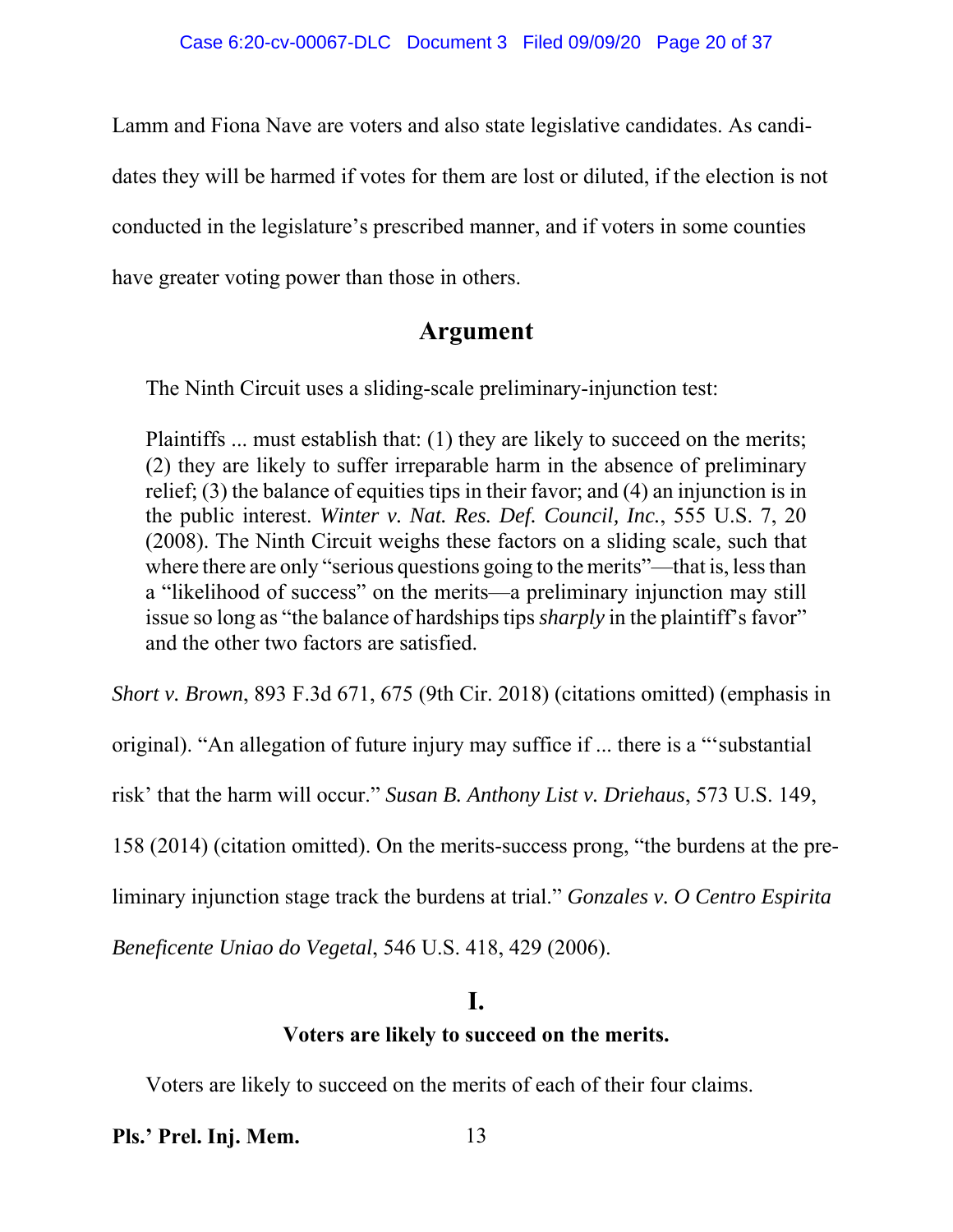### **A. The Plan violates the Elections Clause.**

The Plan violates Voters' right to have and vote in a federal election under the Elections Clause, which mandates that "[t]he Times, Places and Manner of holding Elections for Senators and Representatives, shall be prescribed in each State by the Legislature thereof ....." U.S. Const. art. I,  $\delta$  4, cl. 1.<sup>20</sup> Federal candidates are on the November ballot, including the Governor. The legislature expressly *barred* mailballot voting for such "regularly scheduled federal ... election[s]," MCA 13-19-  $104(3)(a)$ . Yet, though the Governor is not the legislature, Mont. Const. art. III, § 1 (separation of powers); *id.* art. IV, § 3 (legislature regulates elections), his Plan allows counties to choose mail-ballot voting for the November election.

No statutory authority can override these constitutional mandates, but even so, no authority that the Plan cites authorizes displacing the legislature's election-manner monopoly. It cites MCA 10-3-104(2)(a), but Montana's election laws regulate a federal election, so they are not "regulatory statute[s] prescribing the procedures for conduct of state business or orders or rules of any state agency" that may be suspended in limited circumstances, *id.* Anyway, the legislative mandate is consistent with the Governor's Phase 2 restrictions, *supra* Facts(A), so there is no interference with "necessary action in coping with the emergency ...," *id.* The Plan cites

<sup>&</sup>lt;sup>20</sup> The "Manner" "encompasses ... '... supervision of voting, protection of voters, prevention of fraud and corrupt practices ....'" *Cook v. Gralike*, 531 U.S. 510, 523-24 (2001) (citation omitted).

**Pls.' Prel. Inj. Mem.** 14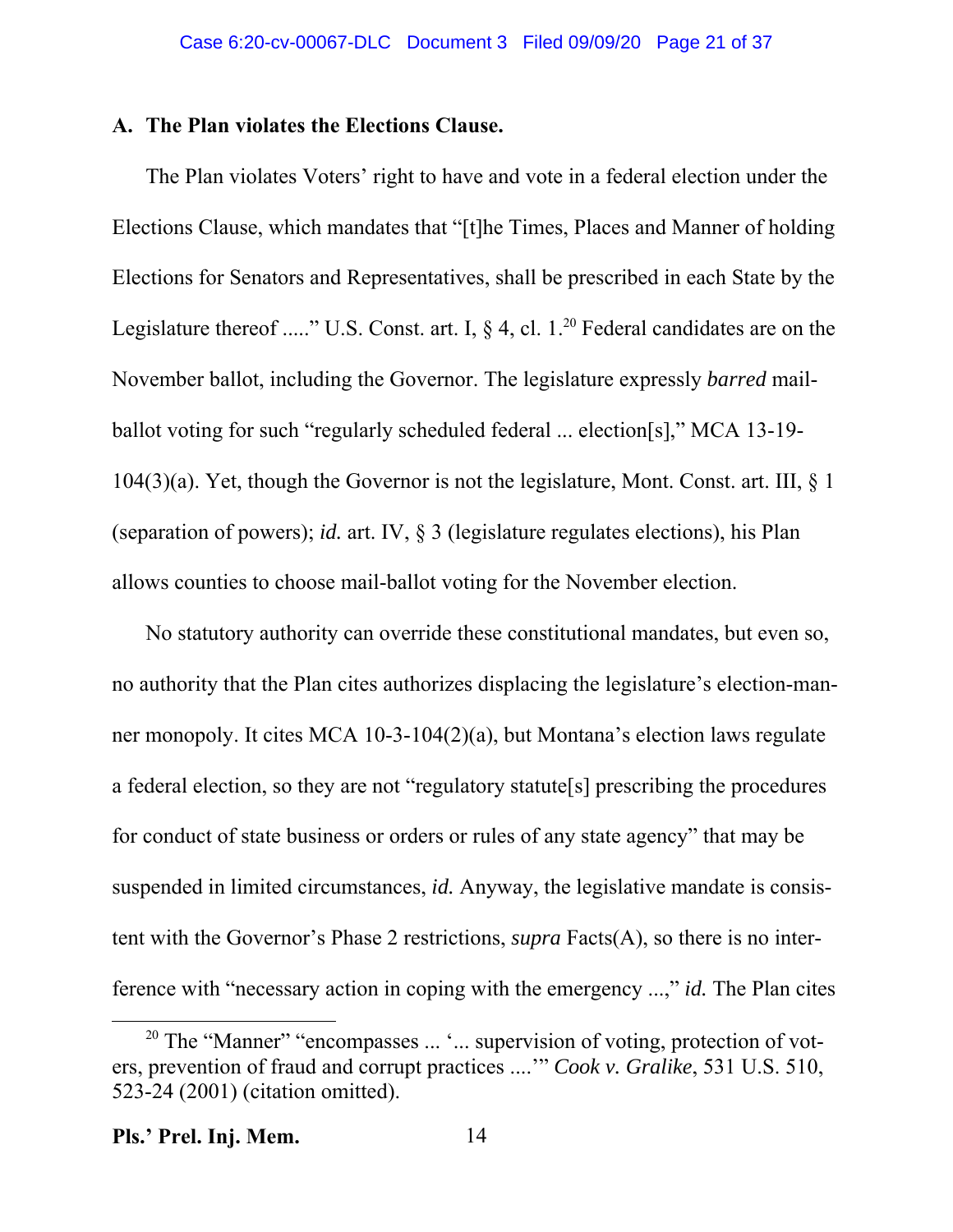MCA 10-3-104(2)(c), but since the legislative mandate is consistent with Phase 2, "compliance ... would [*not*] in any way prevent, hinder, or delay necessary action in coping with the emergency," *id.*

That the Elections Clause provides a cause of action is clear from *Bush*, 531 U.S. 98, which included as an issue the claimed violation of the similarly worded Electors Clause (legislature prescribes election's manner): "whether the Florida Supreme Court established new standards for resolving Presidential election contests, thereby violating Art. II, § 1, cl. 2, of the United States Constitution." 531 U.S. at 103. Given this recognized issue, such provisions may be the basis of claims, though in *Bush* the Court did not reach that issue.

## B. The Plan violates the right to vote by imposing the substantial risk of *votedilution* **disenfranchisement that the legislative balancing rejected.**

The Plan violates the right to vote because it poses a substantial risk of votedilution disenfranchisement by the inclusion of unlawful votes. This risk is cognizable as a matter of law and fact.<sup>21</sup>

As a matter of law, a substantial risk of vote-dilution and direct disenfranchisement exists when an election is not conducted in the legislature's prescribed manner. This is because the legislature has the exclusive authority and expertise to balance voting access with election-integrity issues, which include the higher risk of

<sup>21</sup> Facts regarding the risks of mailed ballots are set out in Facts(B), *supra*, and the complaint. VC ¶¶ 47-112. Here the focus is on the matter-of-law aspect.

**Pls.' Prel. Inj. Mem.** 15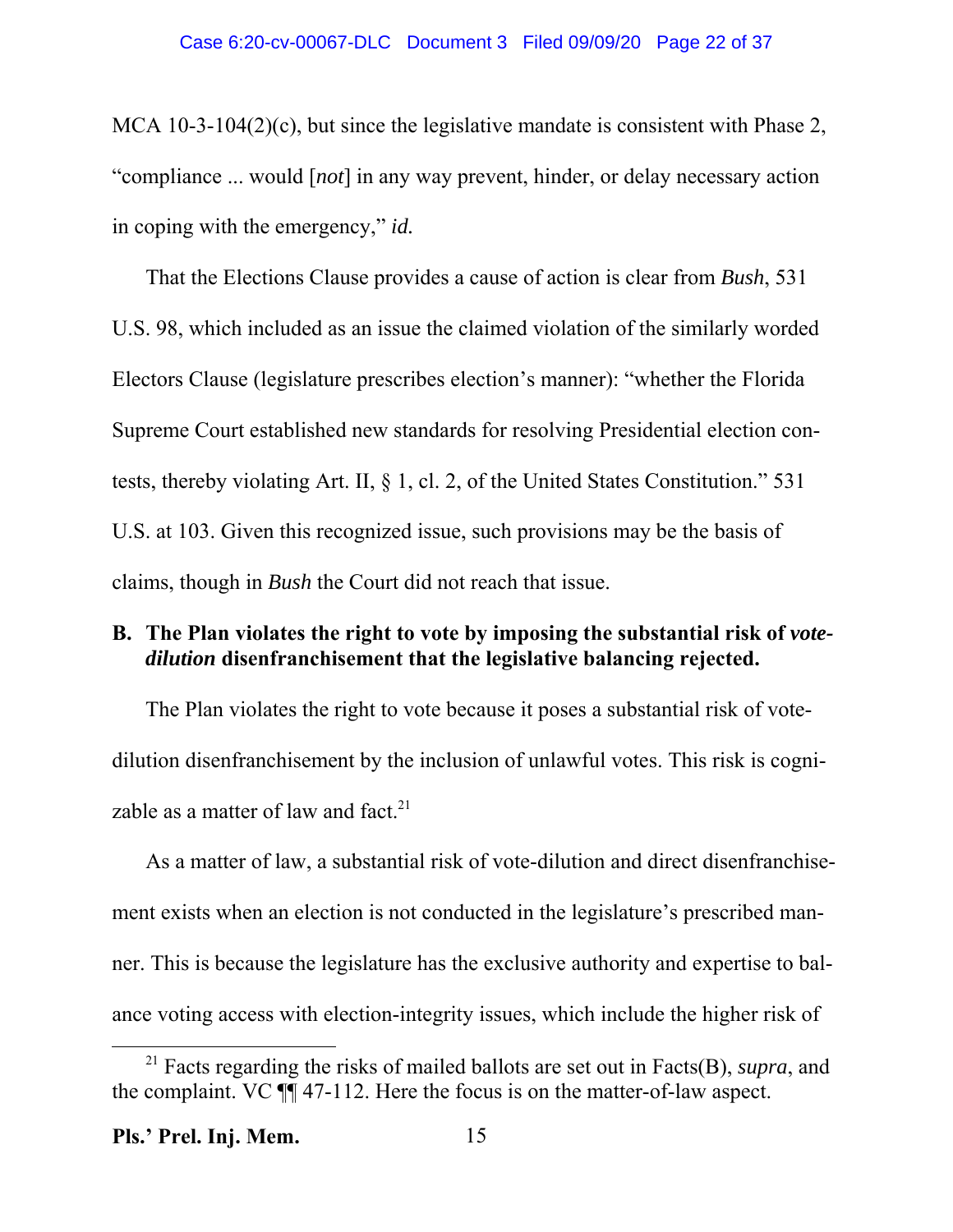#### Case 6:20-cv-00067-DLC Document 3 Filed 09/09/20 Page 23 of 37

fraud posed by mail ballots established in *Crawford*. *Supra* Facts(B). So the "legislative balance" in state election law is the binding finding of what is safe for *this* state in *this* election to prevent such vote-dilution and direct disenfranchisement. Consequently, the Plan violates the right to vote as a matter of law because it allows what the legislature did *not* allow in its legislative balancing because it posed a substantial risk of such disenfranchisement.

The foregoing is well-supported law. The U.S. Constitution "confers on states broad authority to regulate the conduct of elections, including federal ones." *Griffin*, 385 F.3d at 1130 (citing U.S. Const. art I, § 4, cl.1). "[S]triking ... the balance between discouraging fraud and other abuses and encouraging turnout is quintessentially a *legislative* judgment . . . ." *Id.* at 1131 (emphasis added). There is no right to vote by mail and mailed ballots pose special fraud risks, so only the legislature has the authority and is equipped to balance access and integrity in the mailedballot context. *Id.* at 1130-31.

The legislative balancing cannot be gainsaid based on what other states do because only *this* state's legislature has authority to balance and mandate what is needed in *this* state, including prescribing a manner that allows only a modest amount of mail voting, which curtails the risk posed by mailed ballots by keeping them to a modest percentage of all votes. "[S]tates that have more liberal positions ... may well have different political cultures ..., cultures less hospitable to election **Pls.' Prel. Inj. Mem.** 16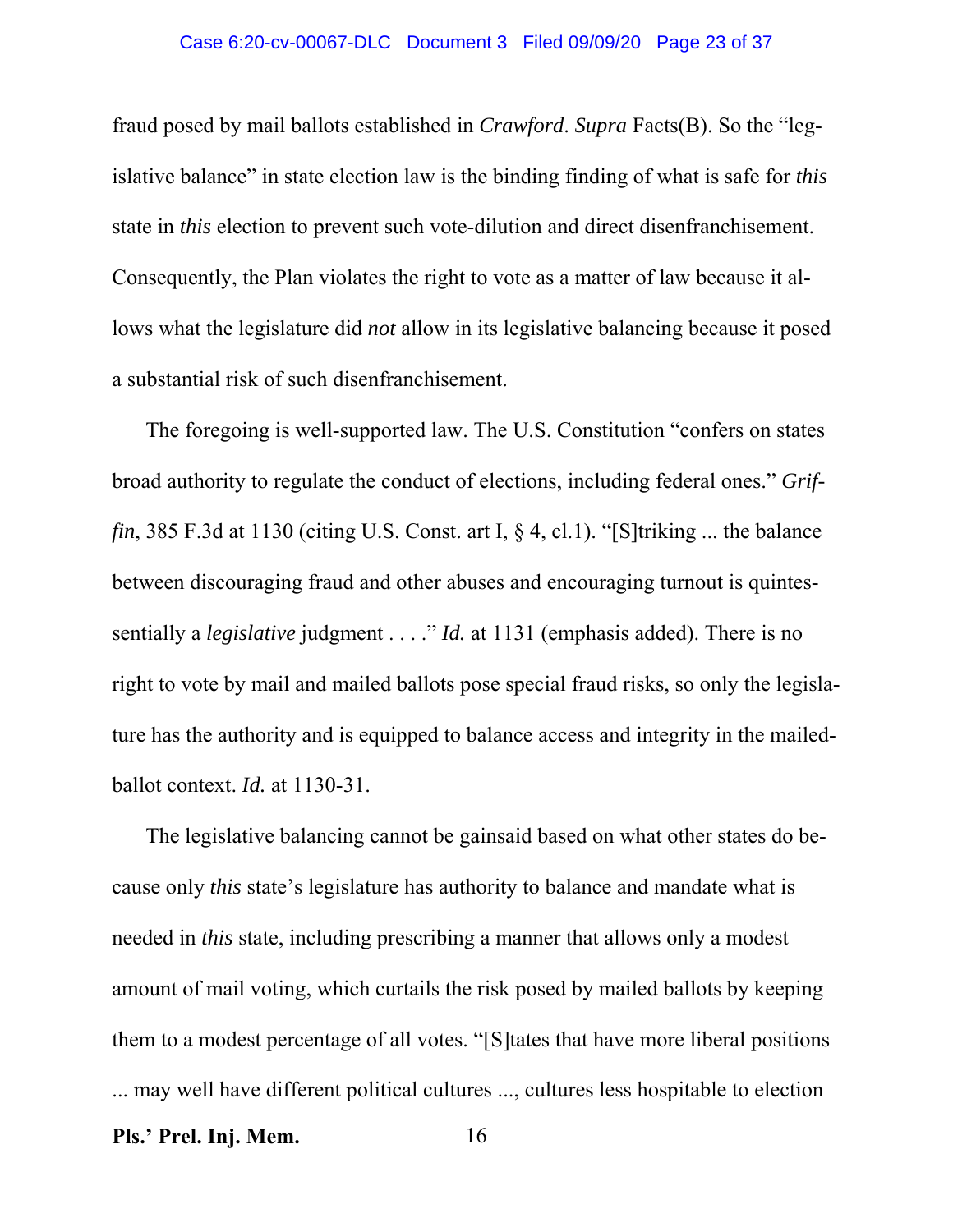fraud." *Id.* So "[o]ne size need not fit all." *Id.*

Nor can the legislative balancing be gainsaid on the notion that a particular safeguard isn't needed because the legislature provided other safeguards. The legislature thought they *all* were required in its balancing. Specifically, as *Griffin* and *Crawford*, 553 U.S. at 193-96, recognize there is a known and greater risk of fraud with mailed ballots than in-person voting. Knowing that risk, the legislature tightens or loosens mailed-ballot access to control the approximate percentage of mailed ballots on the basis of perceived risk, which is essential to prevent direct disenfranchisement because the U.S. Postal Service ("USPS") and election workers are overwhelmed by a sudden flood of mailed ballots for which they were unable to plan, resulting in lost and tardy ballots and vote-dilution because overwhelmed screeners are unable to do as careful a job of screening out illegal ballots. Maintaining the legislative balance is vital because "confidence in the integrity of our electoral processes is essential to the functioning of our participatory democracy" and "[v]oter fraud drives honest citizens out of the democratic process and breeds distrust of our government." *Purcell v. Gonzalez*, 549 U.S. 1, 4 (2006).

So as a matter of law, the risk of illegal votes is real and cognizable here, the increase in illegal votes will dilute legal votes, and vote dilution is a form of forbidden disenfranchisement. The fundamental right to vote is well-established: "[T]he Constitution of the United States protects the right of all qualified citizens **Pls.' Prel. Inj. Mem.** 17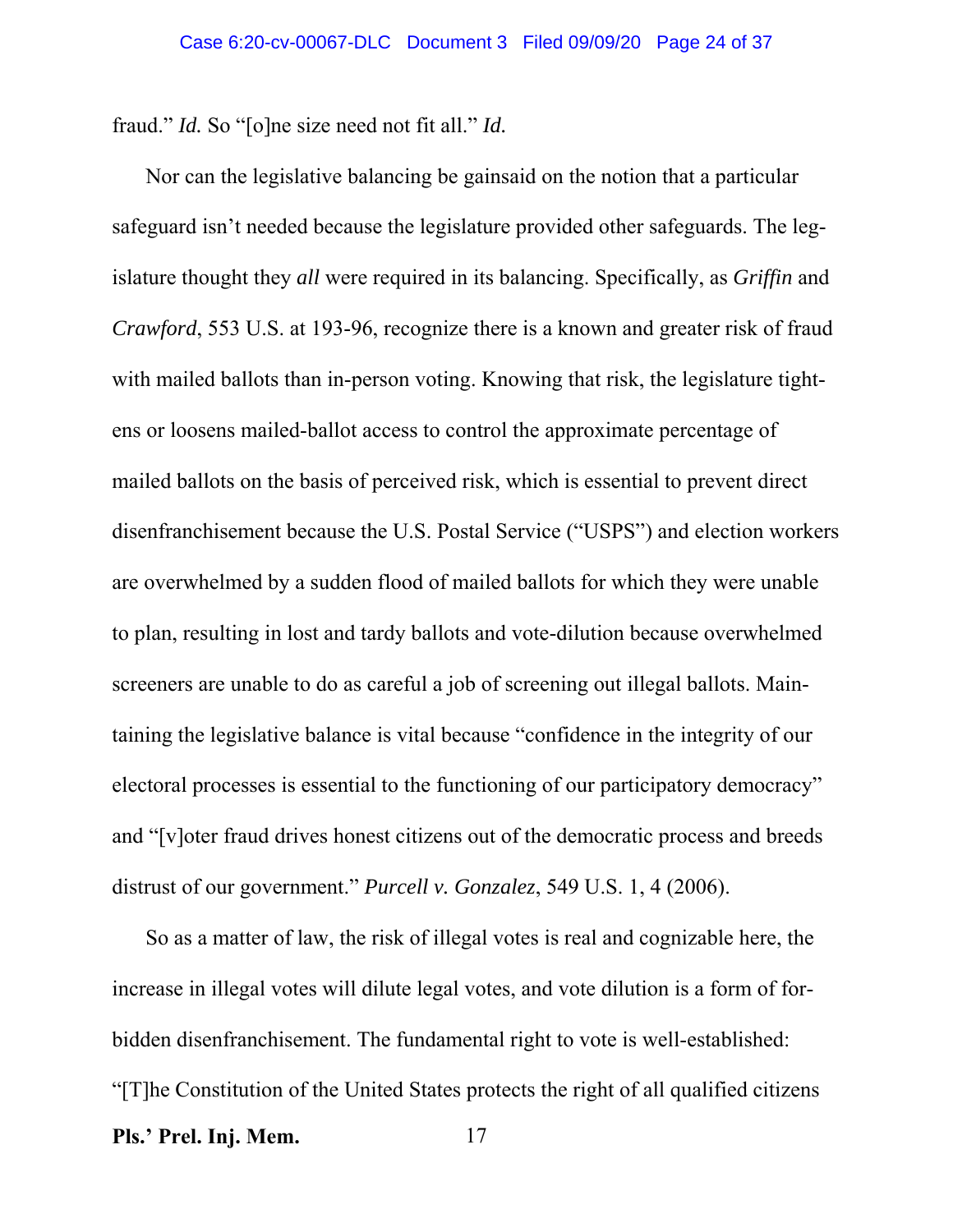#### Case 6:20-cv-00067-DLC Document 3 Filed 09/09/20 Page 25 of 37

to vote, in state as well as in federal elections" and to have that vote counted. *Reynolds v. Sims*, 377 U.S. 533, 554 (1964). "[T]he right of suffrage can be denied by a debasement or dilution of the weight of a citizen's vote just as effectively as by wholly prohibiting the free exercise of the franchise." *Id.* at 555. As the Plan will flood the state with a quantity of mail ballots that the legislative balancing already determined unsafe, voters as a matter of law suffer a substantial risk that their votes will be diluted by illegal votes, which establishes vote-dilution disenfranchisement.

Another useful way to analyze the Plan is under *Burdick v. Takushi*, 504 U.S. 428, 434 (1992), which is used to evaluate a "state election law," *id.* at 434. The Plan actually *displaces* the "state election law," but *Burdick*'s balancing approach is useful to evaluate both the original state election law (banning mail ballots) and the Plan's purported justifications for replacing the legislative balancing. *Burdick* requires "weighing 'the character and magnitude of the asserted injury to the rights ... that the plaintiff seeks to vindicate' against 'the precise interests put forward by the State as justifications for the burden imposed by its rule,'" considering "'the extent to which those interests make it necessary to burden the plaintiff's rights.'" *- Id.* at 434 (citation omitted). Strict scrutiny applies to "severe' restrictions," but "reasonable, nondiscriminatory restrictions" only get rational-basis review and typically survive, *id.* at 434. As disenfranchisement is a severe burden, *see, e.g.*, *LWV* **Pls.' Prel. Inj. Mem.** 18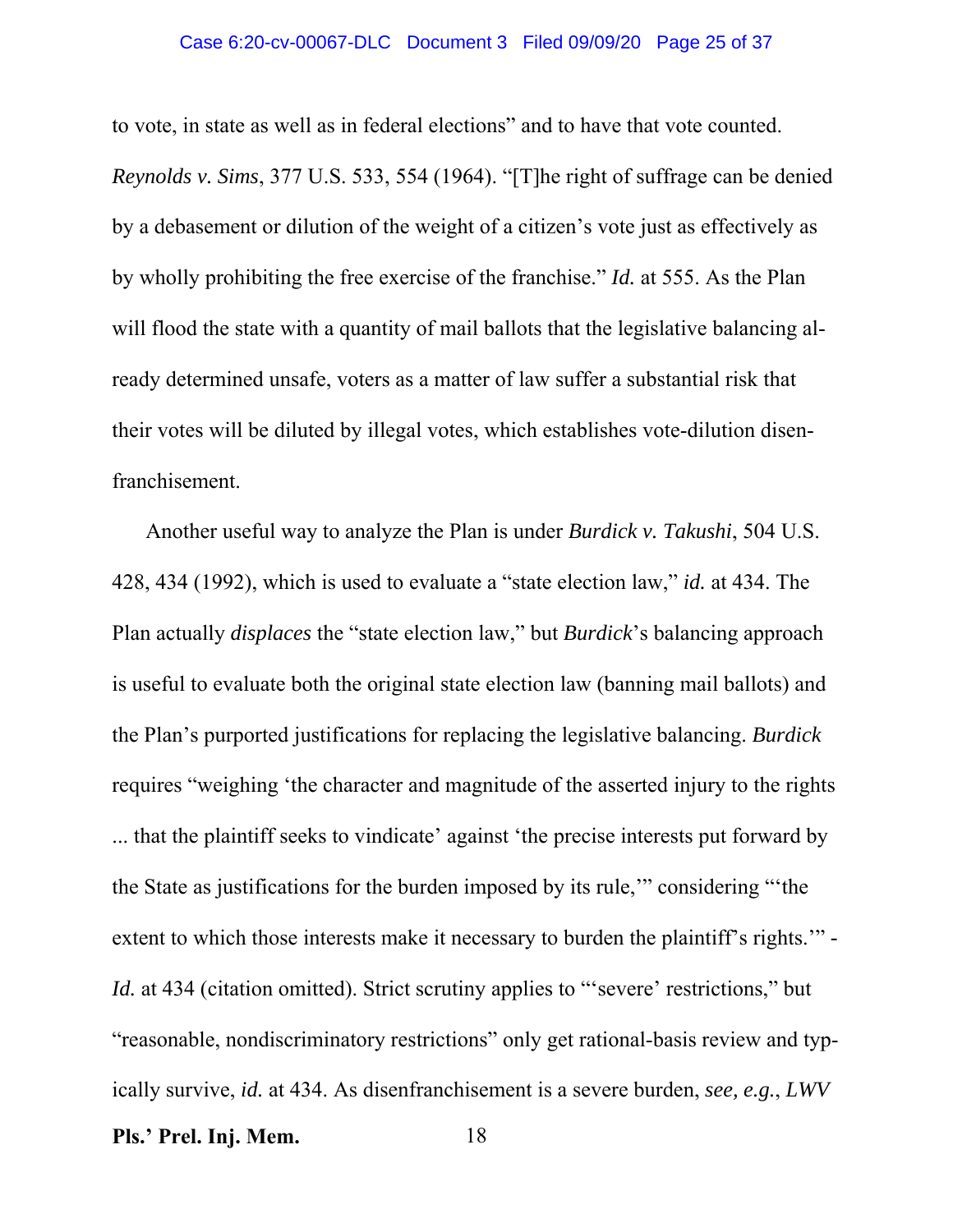*of N.C. v. North Carolina*, 769 F.3d 224, 244 (4th Cir. 2014); *Ne. Ohio Coal. for the Homeless v. Husted*, 696 F.3d 580, 597 (6th Cir. 2012), Defendants must prove that (i) the Plan is narrowly tailored to a compelling governmental interest and (ii) the original statute is not a reasonable, nondiscriminatory restriction that is rationally justified by the legislative balancing of access and integrity.

Regarding balancing interests, the legislature already has done the necessary balancing. It had the authority and the expertise to decide to ban mail ballots in general federal elections. That is reasonable, nondiscriminatory, and rationally based on its expert balancing of access and integrity. That should end the matter. But Defendants' purported justification for the Plan is COVID-19, which is not compelling for two reasons. First, existing election law is fully compliant with Phase 2 generally, with by-request absentee-ballot voting available with no required excuse for the minority specially at risk, so there was no need for the Plan. *Supra* Facts(A).

Second, measured against the benchmark for a permissible burden established in *Crawford*, 553 U.S. 181, the burdens of complying Phase 2 requirements for inperson voters or requesting an absentee ballot for other voters don't amount to a cognizable burden, let alone a compelling one. *Crawford* held it not unreasonable to require those lacking photo identification to vote to bear "the inconvenience of going to the Bureau of Motor Vehicles, gathering required documents, and posing **Pls.' Prel. Inj. Mem.** 19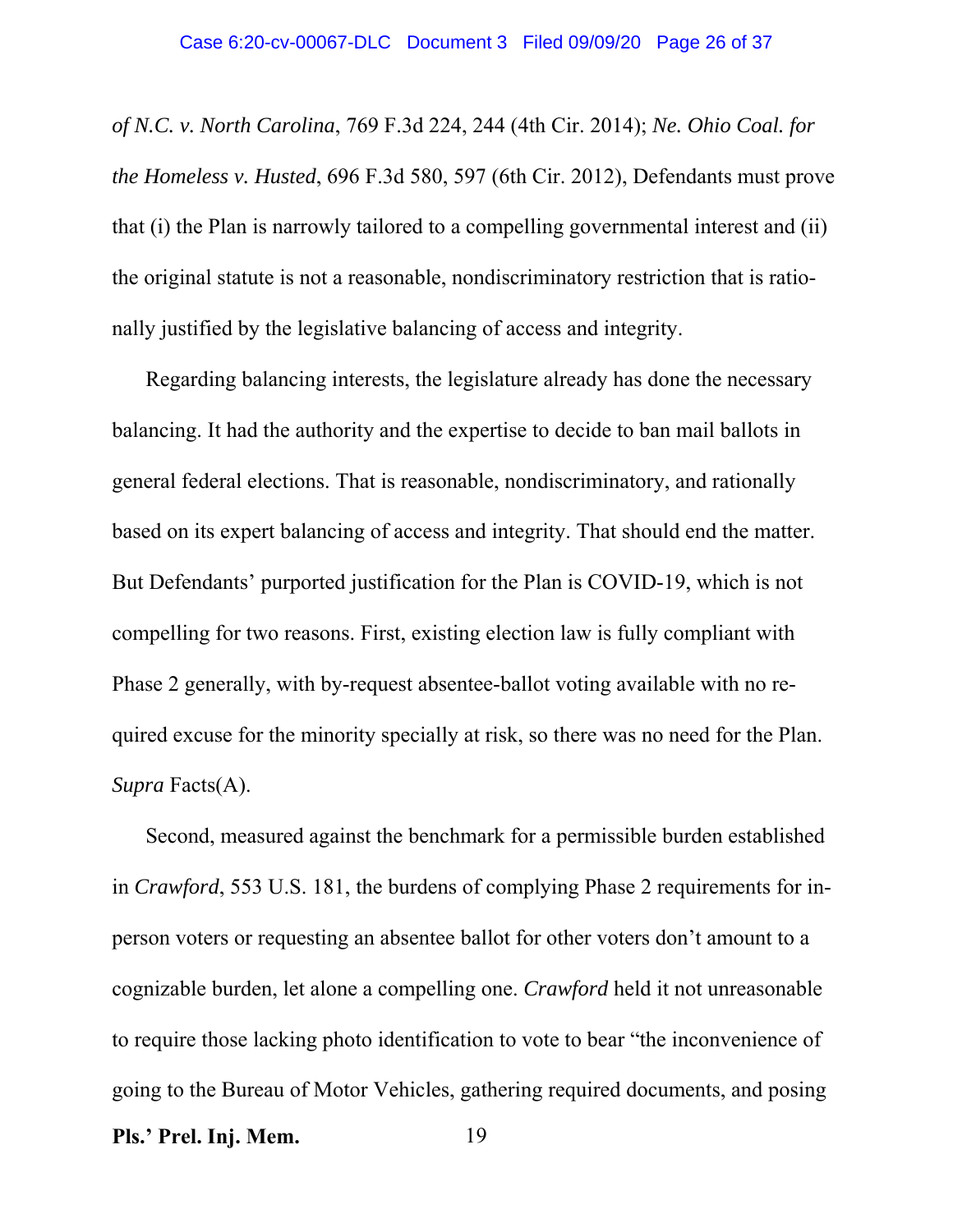for a photograph" to get a free ID card because that did "not qualify as a substantial burden on most voters' right to vote ...," *id.* at 198 (Stevens, J., joined by Roberts, C.J., and Kennedy, J.) (controlling op.). And that burden was mitigated by the fact that voters could vote a provisional ballot and then "travel to the circuit court clerk's office within 10 days to execute the required affidavit." *Id.* at199. And that burden "is unlikely ... [to] pose a constitutional problem ...." *Id.* "And even assuming that the burden may not be justified as to a few voters, that conclusion is by no means sufficient to establish" the facial relief sought. *Id.* at 199-00. These reasonable burdens were closely related to legitimate state interests in "election modernization" (including cleaning up voter roles recognized to contain unqualified voters), preventing "voter fraud," and "safeguarding voter confidence." *Id.* at 192-97. Since the burden of required travel and inconvenience in *Crawford* was reasonable and justified for the voter-identification requirement despite some possible harm to some persons, Defendants must prove any burden here is substantially greater and not similarly a reasonable requirement for most people. But practicing the recommended safeguards for engaging in essential activities is no greater burden than the burden found reasonable in *Crawford*, so it is a reasonable, nondiscriminatory restriction that is readily justified in balancing by state interests in election integrity. And even if the legislative mandate might be a problem for a small number, that in no way justifies the facial replacement of the legislative mandate with the Plan. *Id.*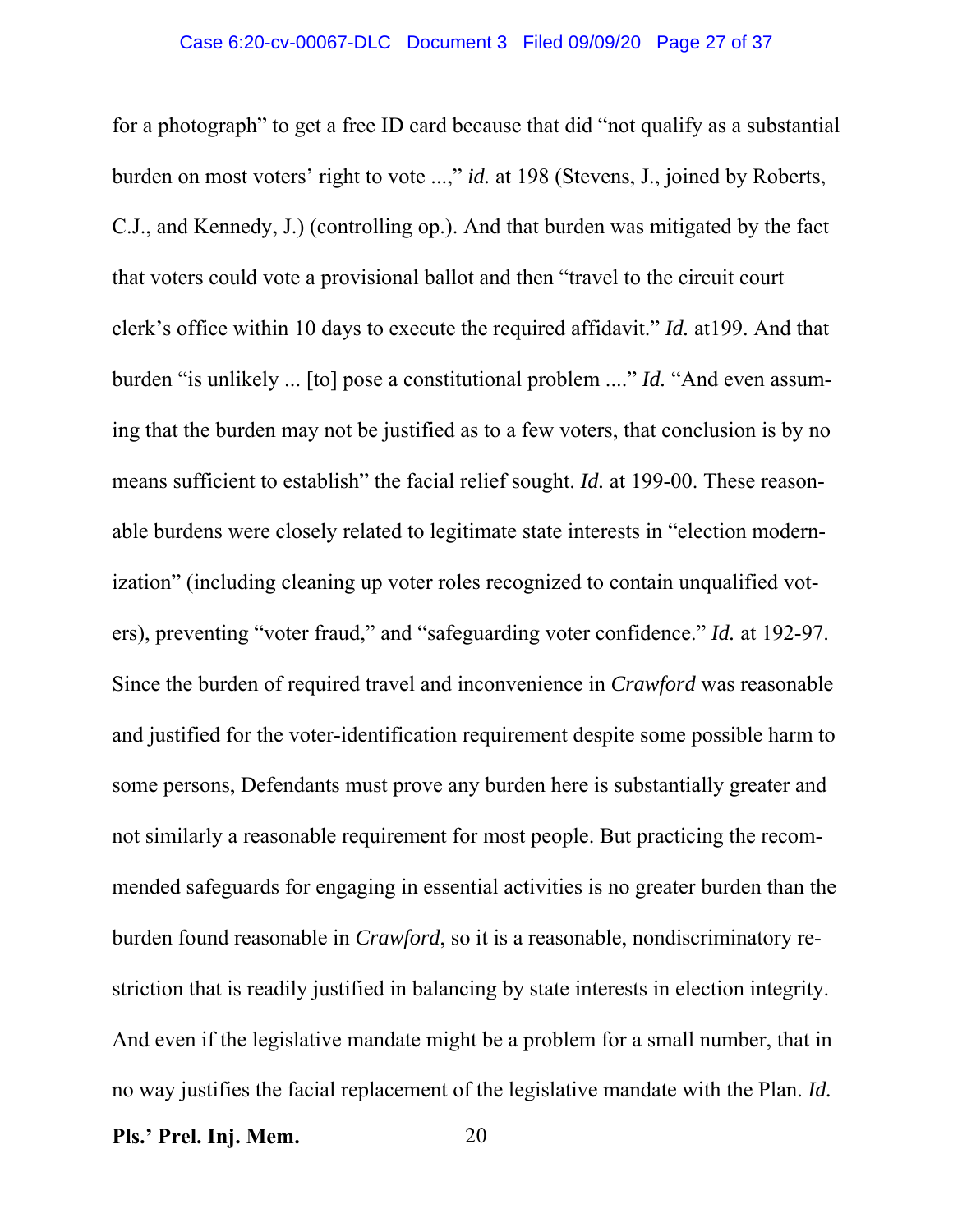at 199-200. Requesting an absentee ballot is no burden under *Crawford*.

Turning to tailoring, given that the Plan is a broad facial remedy for perceived problems with the legislative balancing, Defendants must satisfy the test in *United States v. Salerno*, 481 U.S. 739, 745 (1987) ("A facial challenge to a legislative Act is, of course, the most difficult challenge to mount successfully, since the challenger must establish that no set of circumstances exists under which the Act would be valid"). So at a minimum, the remedy of the Plan should have been asapplied to those specially at risk. Instead, the Plan replaced the legislative balancing with an overbroad mail-ballot Plan. That overbreadth alone dooms the Plan under *Burdick*. As the Supreme Court said when applying *Burdick* and *Salerno* in *Crawford*, one ought not invalidate the whole provision.

A facial challenge must fail where the statute has plainly legitimate sweep. When we consider the statute's broad application to all Indiana voters, we conclude that it imposes only a limited burden on voters' rights. The precise interests are advanced by the State are therefore sufficient to defeat petitioners' facial challenge. ... [P]etitioners have not demonstrated that the proper remedy—even assuming an unjustified burden on some voters—would be to invalidate the entire statute.

553 U.S. at 202-03 (quotation marks and citations omitted). This tailoring analyses proves Defendants cannot meet their burden to prove the Plan narrowly tailored to a compelling state interest. It even fails rational-basis analysis.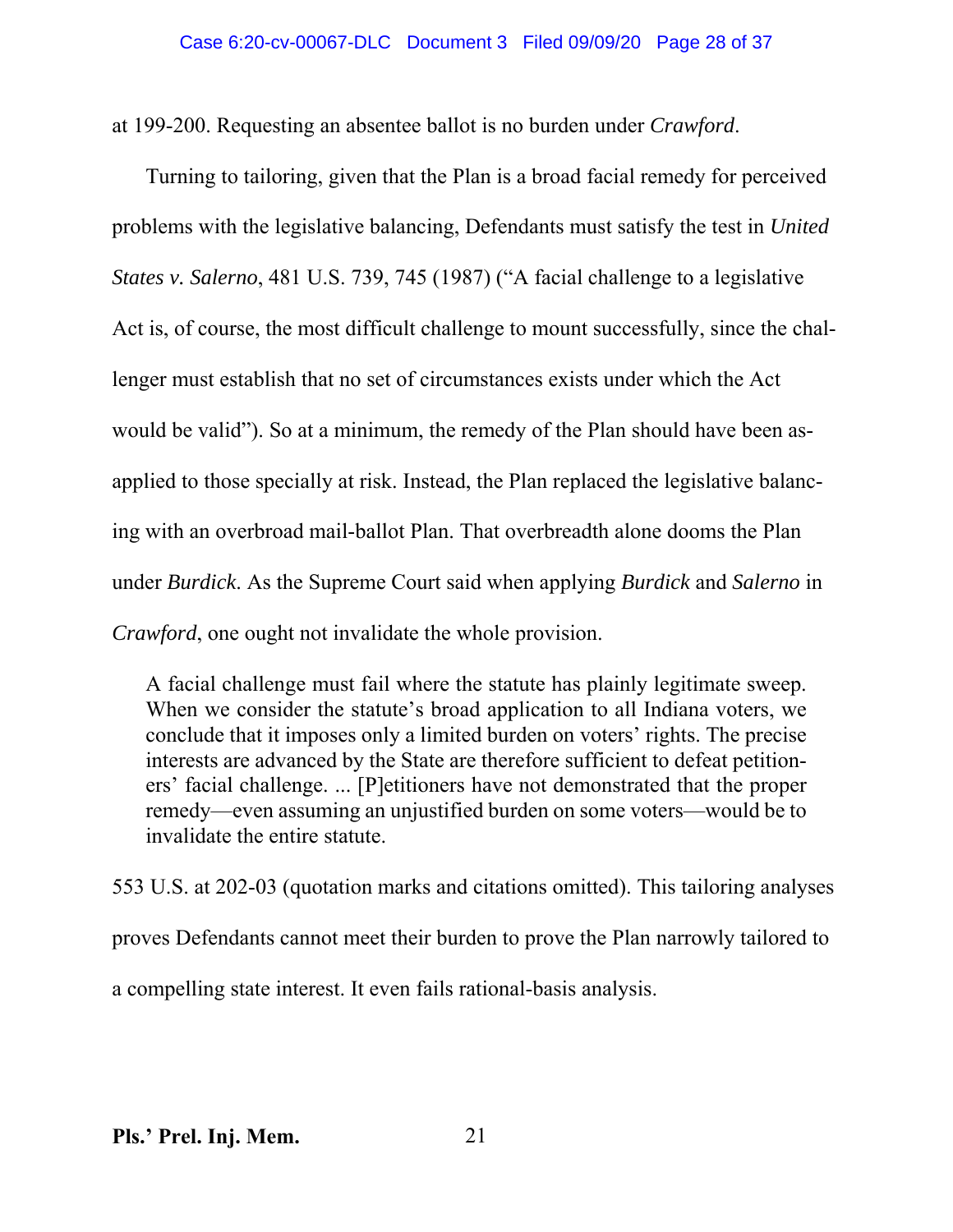## **C. The Plan violates the right to vote by imposing the substantial risk of** *direct* **disenfranchisement the legislative balancing rejected.**

The Plan violates the right to vote because it poses a substantial risk of direct disenfranchisement by lost or tardy votes. This risk is also cognizable as a matter of law and fact. $22$ 

The analysis parallels that in Part I.B, *supra*, which discussed direct disenfranchisement somewhat. As a matter of law, a substantial risk of direct disenfranchisement exists when an election is not conducted in the legislature's prescribed manner because it balanced voting access with election-integrity issues, which include the substantial risk of lost or tardy mailed ballots when there is the sudden flood of mailed ballots described in Facts(C), *supra*. The Plan violates the right to vote as a matter of law because it allows what the legislature did *not* allow since it posed a substantial risk of such disenfranchisement.

And under *Burdick*, 504 U.S. at 434, the legislature already has done the necessary balancing. It had the authority and expertise to ban mail ballots in general federal elections, which was reasonable, nondiscriminatory, and rationally based on its expert balancing of access and integrity. That should end the matter. Defendants' purported COVID-19 justification is not compelling because existing election law is fully compliant with Phase 2 generally, with by-request absentee-ballot voting

<sup>22</sup> Facts regarding the risks of mailed ballots are set out in Facts(C), *supra*, and the complaint. VC ¶¶ 59-112. Here the focus is on the matter-of-law aspect.

**Pls.' Prel. Inj. Mem.** 22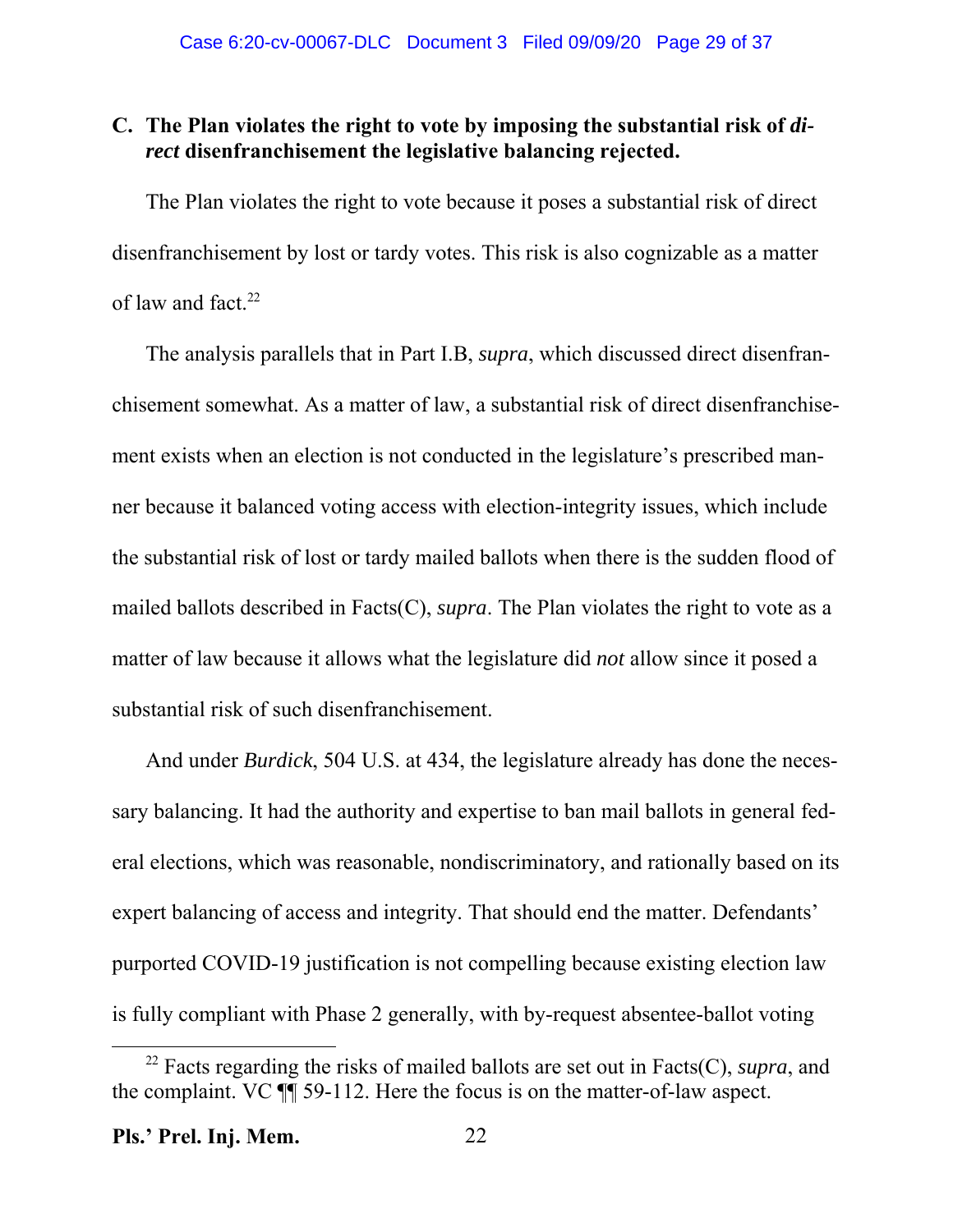### Case 6:20-cv-00067-DLC Document 3 Filed 09/09/20 Page 30 of 37

available for any specially at risk. Measured against *Crawford*'s benchmark for a permissible burden, the burdens of complying with Phase 2 requirements for inperson voters or requesting an absentee ballot are not cognizable. And possible burdens for a few doesn't justify the overbroad Plan.

Regarding tailoring, Defendants must satisfy the *Salerno* test, 481 U.S. at 745, and at most the Plan should have provided only an as-applied remedy for those specially at risk. It did not. That overbreadth alone dooms the Plan under *Burdick*, *Salerno*, and *Crawford.* Defendants cannot meet their burden to prove the Plan narrowly tailored to a compelling state interest. It even fails rational-basis review.

## **D. The Plan violates the right to vote and equal protection by empowering voters in some counties over others.**

A reported 46 of 56 Montana counties have filed mail-ballot plans.<sup>23</sup> If the plans are approved, voters in the 46 counties will have greater voting power than other-county voters. The Plan enhances the overall odds of voters in counties adopting the Plan being able to vote and have their votes counted (while violating the legislature's controlling balancing of access and integrity by creating a substantial risk of ballot fraud and lost or tardy ballots). As a result, proportionally more votes will be obtained from in-Plan counties than from other counties—with the

<sup>23</sup> Florio, *46 Montana counties file mail ballot plans* (Sept. 4, 2020), missoulian.com/news/state-and-regional/govt-and-politics/46-montana-countiesfile-mail-ballot-plans/article\_b14cfead-9bbc-5601-95c3-d69c0a0563f0.html.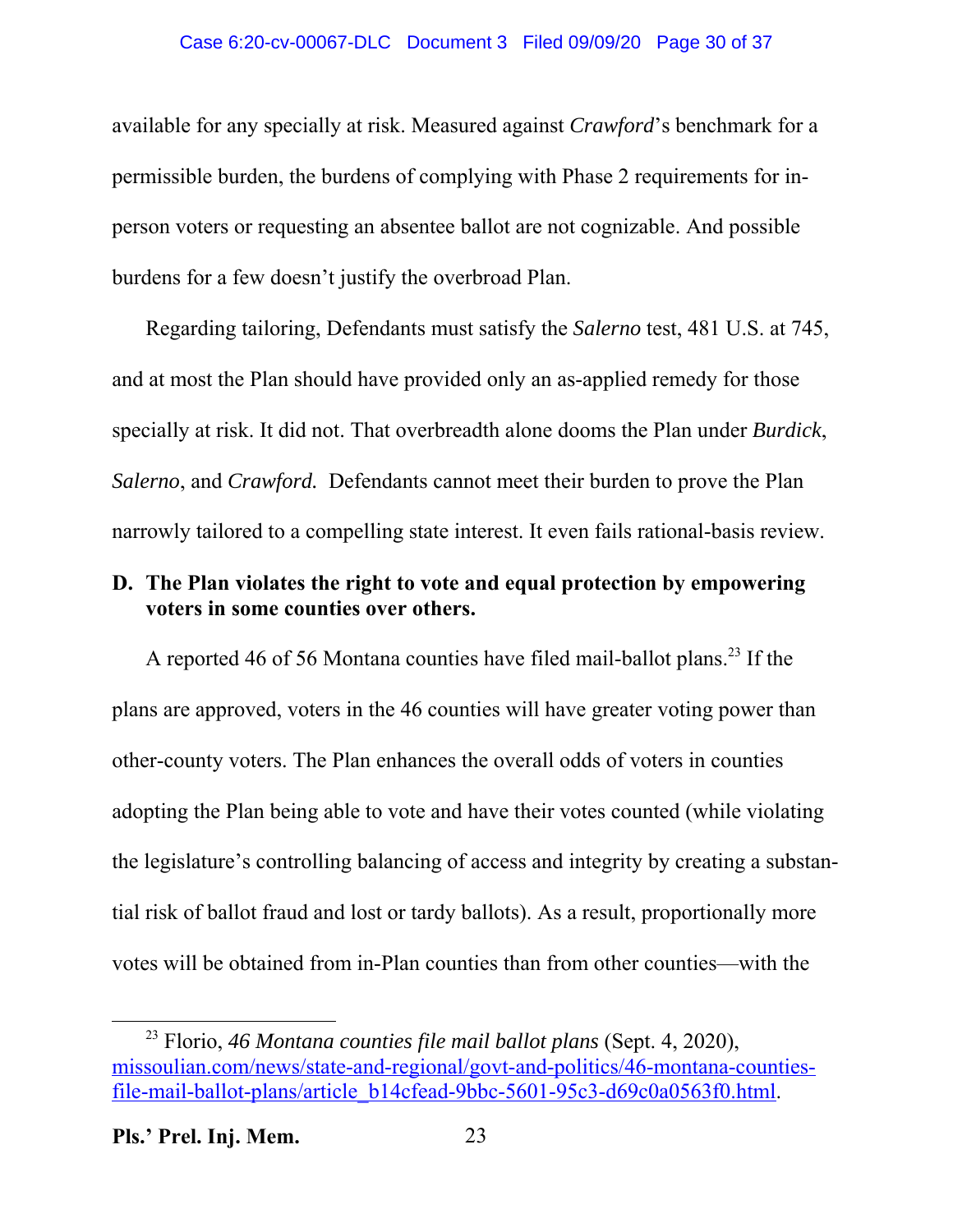### Case 6:20-cv-00067-DLC Document 3 Filed 09/09/20 Page 31 of 37

difference not being accounted for by population differences. From a political perspective, mining extra votes from counties where one political party dominates favors that political party at the expense of voters in other counties of a different political persuasion as happened in Florida in *Bush*, 531 U.S. 98, where Democrats mined Democrat-leaning counties instead of the whole state.

But empowering voters in one county to the disadvantage of voters in other counties violates a long line of one-person-one-vote authority that requires that citizens in one county not be disadvantaged compared to voters in other counties—precisely what the Supreme Court held was an impermissible violation of the right to vote (by dilution of vote values in other counties) and the Equal Protection Clause of the Fourteenth Amendment as discussed in *Bush*. As *Bush* noted, the voters of one county may not have "greater voting strength":

An early case in our one-person, one-vote jurisprudence arose when a State accorded arbitrary and disparate treatment to voters in its different counties. *Gray v. Sanders*, 372 U.S. 368 (1963). The Court found a constitutional violation. We relied on these principles in the context of the Presidential selection process in *Moore v. Ogilvie*, 394 U.S. 814 (1969), where we invalidated a county-based procedure that diluted the influence of citizens in larger counties in the nominating process. There we observed that "[t]he idea that one group can be granted greater voting strength than another is hostile to the one man, one vote basis of our representative government." *Id.*, at 819.

*Id.* at 107. (Note that this analysis doesn't turn just on *Bush* because the Court there relied on a series of cases.) The same disparate treatment occurred in the 2020 Florida election, where the Florida Supreme Court's plan was to include totals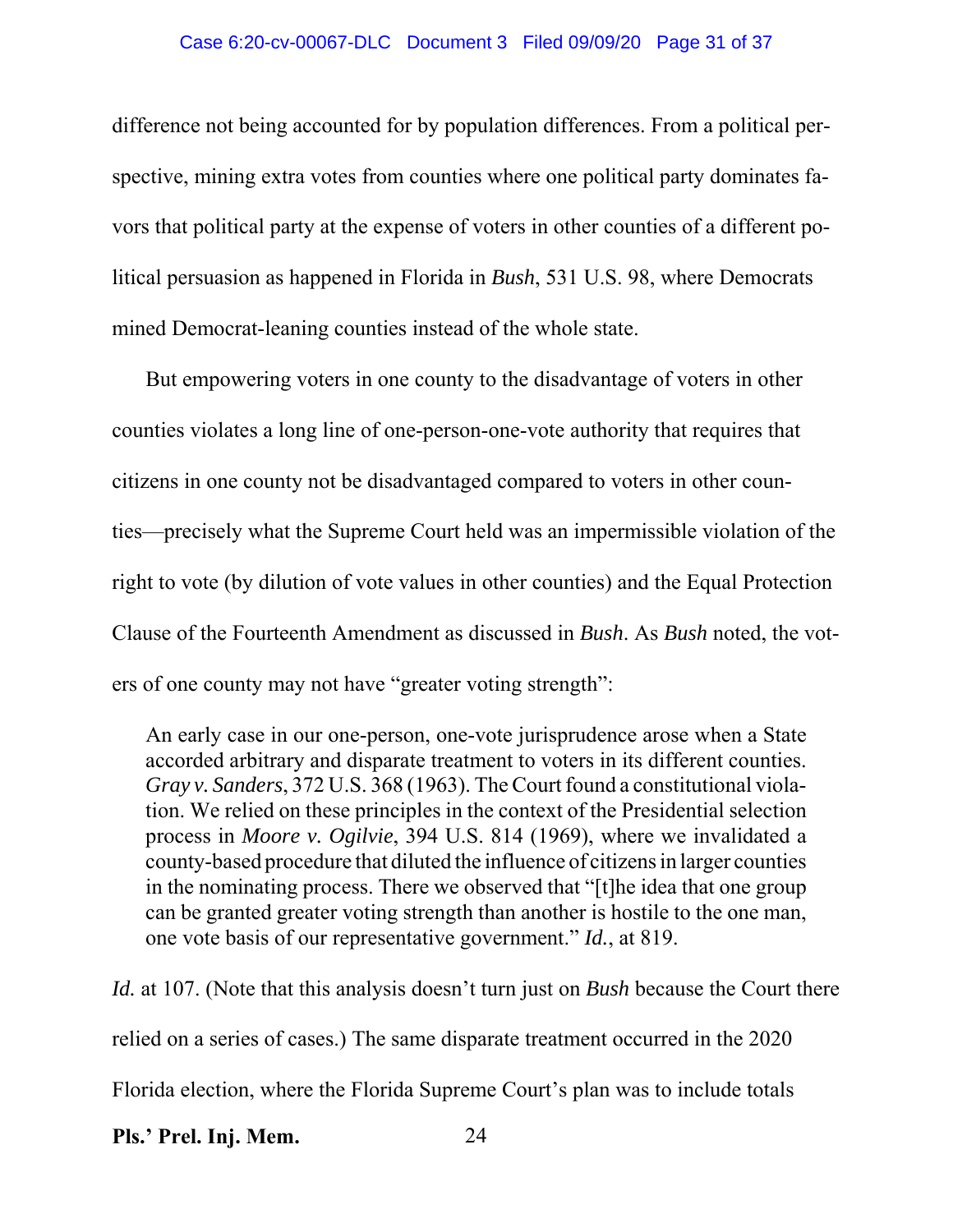#### Case 6:20-cv-00067-DLC Document 3 Filed 09/09/20 Page 32 of 37

from two counties though "each of the counties used varying standards to determine what was a legal vote. Broward County used a more forgiving standard than Palm Beach County, and uncovered almost three times as many new votes, a result markedly disproportionate to the difference in population between the counties." *Id.* Because of this and similar equal-protection violations causing and risking vote dilution, "[s]even Justices of the Court agree[d] that there [were] constitutional problems with the recount ordered by the Florida Supreme Court that demand[ed] a remedy." *Id.* at 111. The Florida Supreme Court should have implemented a system *without* greater voting strength for one group, just as Montana must have a neutral, uniform voting system. But the Plan violates that. Just as the Florida plan had to be enjoined, the Plan must be enjoined.

\* \* \*

As Plaintiffs have a strong likelihood of success on their claims, other preliminary-injunction factors follow, particularly since the right to vote is based on the First and Fourteenth Amendments. At a minimum, "'the balance of hardships tips *sharply* in [Plaintiffs'] favor' and the other two factors are satisfied." *Short*, 893 F.3d at 675 (citation omitted).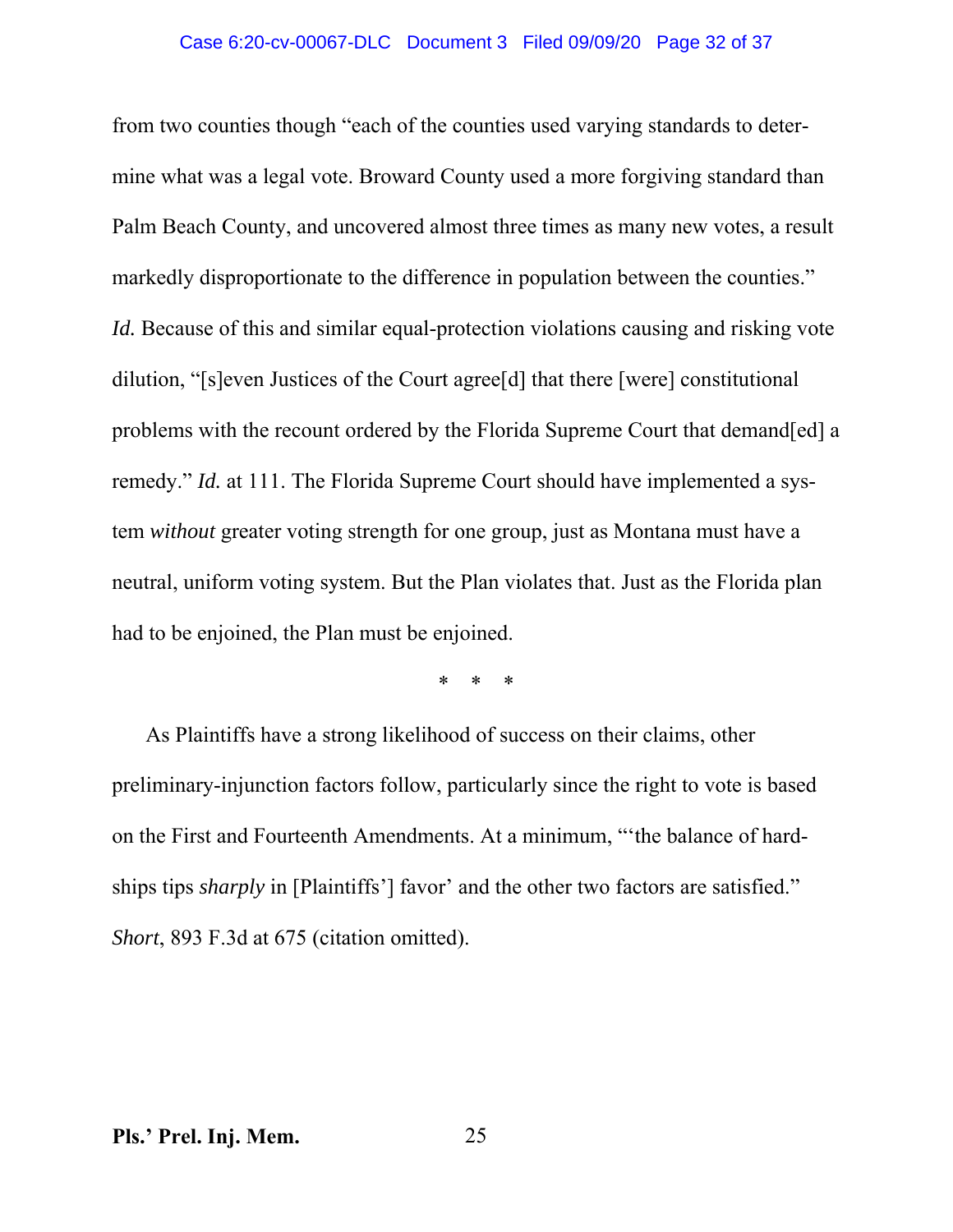### **II.**

## **A preliminary injunction is necessary to prevent irreparable harm to constitutional rights.**

Plaintiffs have irreparable harm for reasons tracking their claims. *See also supra* Facts(D). They have no remedy at law if the Plan is implemented and the election held in violation of their rights. If the Plan is implemented, their rights to vote, equal protection, and an Elections Clause compliant election. Because "the right of suffrage is a fundamental matter in a free and democratic society." *Reynolds*, 377 U.S. at 561-62 (1964), "[c]ourts routinely deem restrictions on fundamental voting rights irreparable injury," *League of Women Voters of N.C. v. North Carolina* ("*LWVNC*"), 769 F.3d 224, 247 (4th Cir. 2014) (collecting cases). "[O]nce the election occurs, there can be no do-over and no redress," making the injury to "voters ... real and completely irreparable if nothing is done to enjoin [the challenged] law." *LWVNC*, 769 F.3d at 247. "[T]here are no mulligans" where voters are disenfranchised by denial of requested relief. *Fla. Democratic Party v. Scott*, 215 F. Supp. 3d 1250, 1258 (N.D. Fla. 2016). And the harm is imminent because the election is November 3 and the Plan is already being implemented.

### **III.**

### **The balance of equities and the public interest support injunctive relief.**

Where as here, Voters will suffer violations of their constitutional rights, the public interest requires their protection. A state suffers no harm if likely unconsti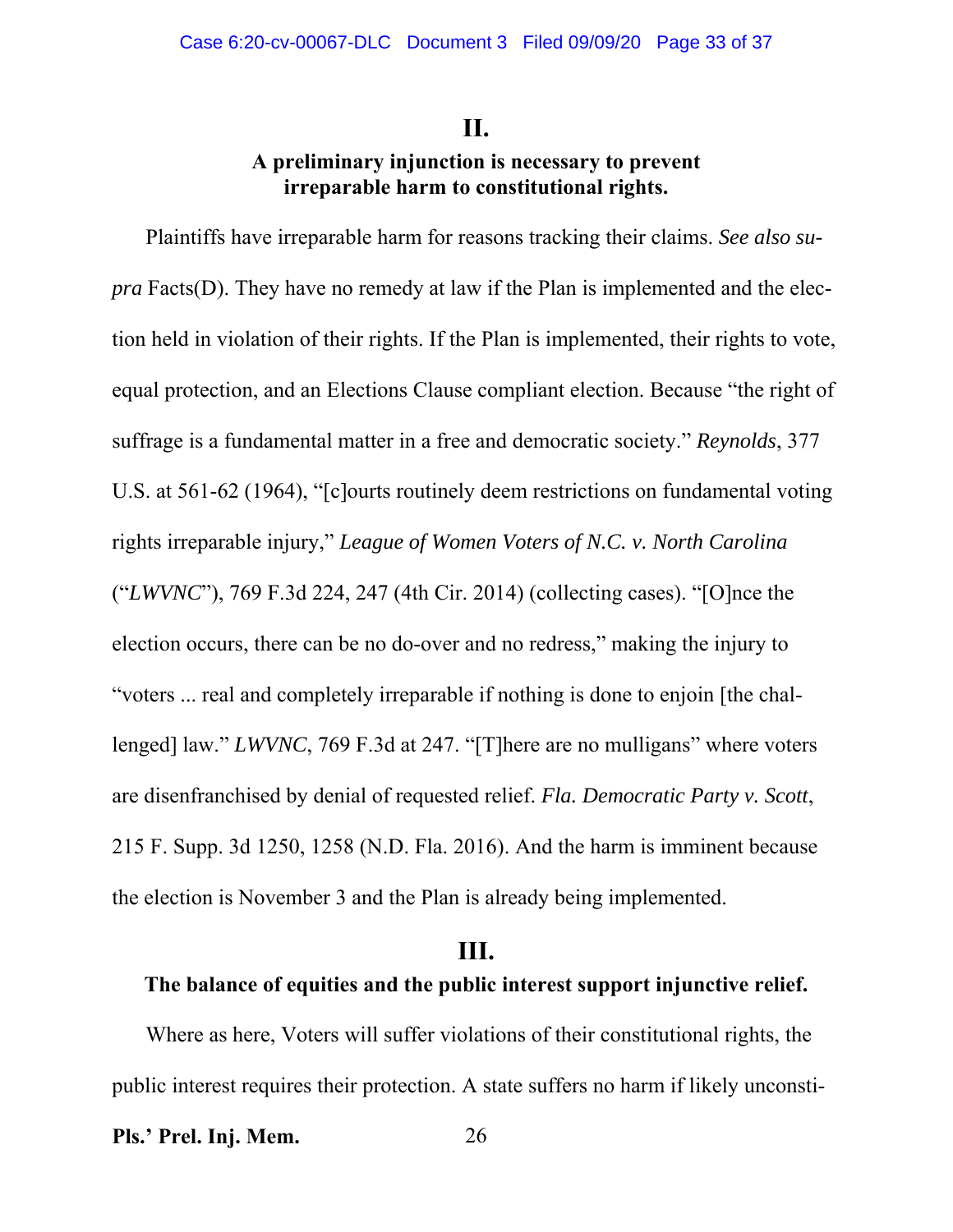tutional actions are preliminarily enjoined. *See, e.g.*, *Giovani Carandola v. Bason*, 303 F.3d 507, 521 (4th Cir. 2002). "[U]pholding constitutional rights surely serves the public interest." *Id.* While safeguarding public health is a governmental interest, the Plan is unjustified by COVID-19 concerns because the existing legislative balancing was fully consistent with Phase 2. *See* Facts(A). Vitally, following the legislature's own balancing, i.e., following the rule of law, is strongly in the public interest and should outweigh all because only the legislature is authorized and equipped to balance such interests and prescribe the election's manner. The balance of harms and public interest favor the requested relief.

## **Conclusion**

This Court should grant the preliminary-injunction motion.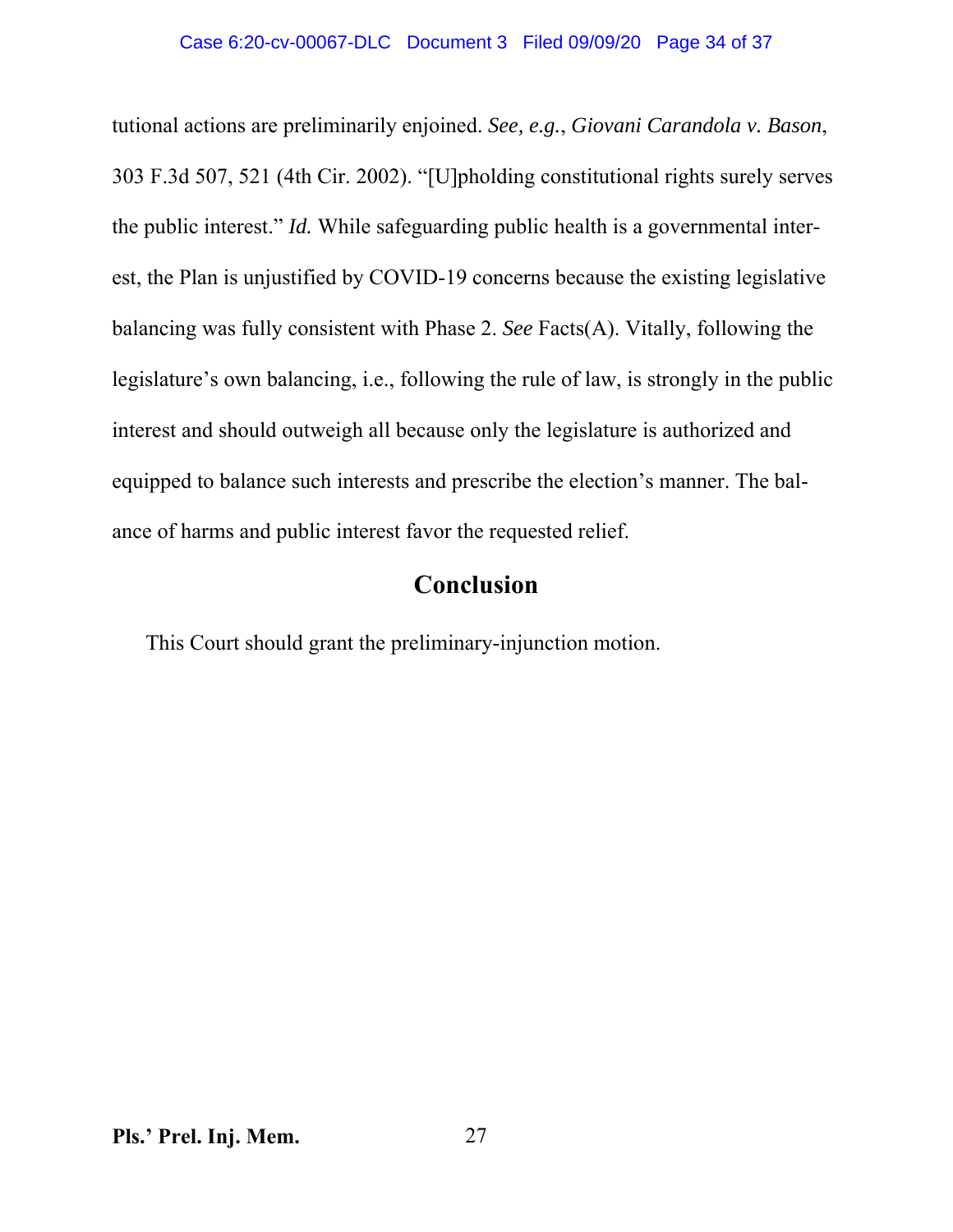September 9, 2020

James Bopp, Jr. (IN #2838-84)\* jboppjr@aol.com Richard E. Coleson (IN #11527-70)\* rcoleson@bopplaww.com Courtney Turner Milbank (IN #32178-29) P.O. Box 22537 cmilbank@bopplaw.com Angela Stuedemann (IA #69956) astuedemann@bopplaw.com True the Vote, Inc. Voters' Rights Initiative THE BOPP LAW FIRM, PC 1 South Sixth St. Terre Haute, IN 47807-3510 Telephone: 812/232-2434 \*Pro hac vice application forthcoming *Lead Counsel for Plaintiffs*

Respectfully submitted,

/s Emily Jones

Emily Jones emily@joneslawmt.com JONES LAW FIRM 2101 Broadwater Ave. Billings, MT 59104 Telephone: 406/384-7990 *Local Counsel for Plaintiffs*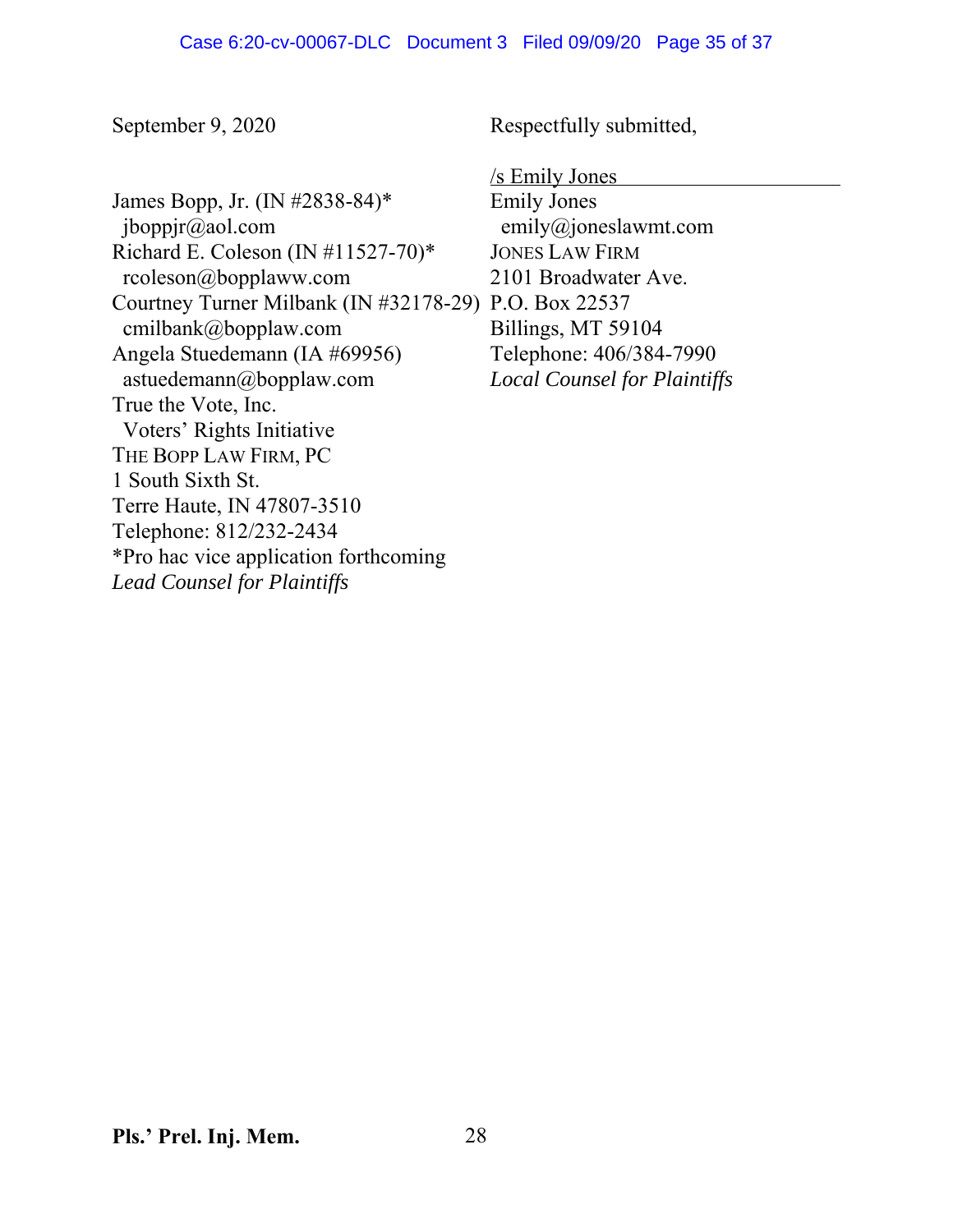# **Certificate of Compliance**

I certify that the foregoing document complies with Local Civil Rule

7.1(d)(2)(E) because it contains 6,486 words according to the word processing pro-

gram used, excluding portions excluded by local rule.

/s Emily Jones Emily Jones emily@joneslawmt.com JONES LAW FIRM 2101 Broadwater Ave. P.O. Box 22537 Billings, MT 59104 Telephone: 406/384-7990 *Local Counsel for Plaintiffs*